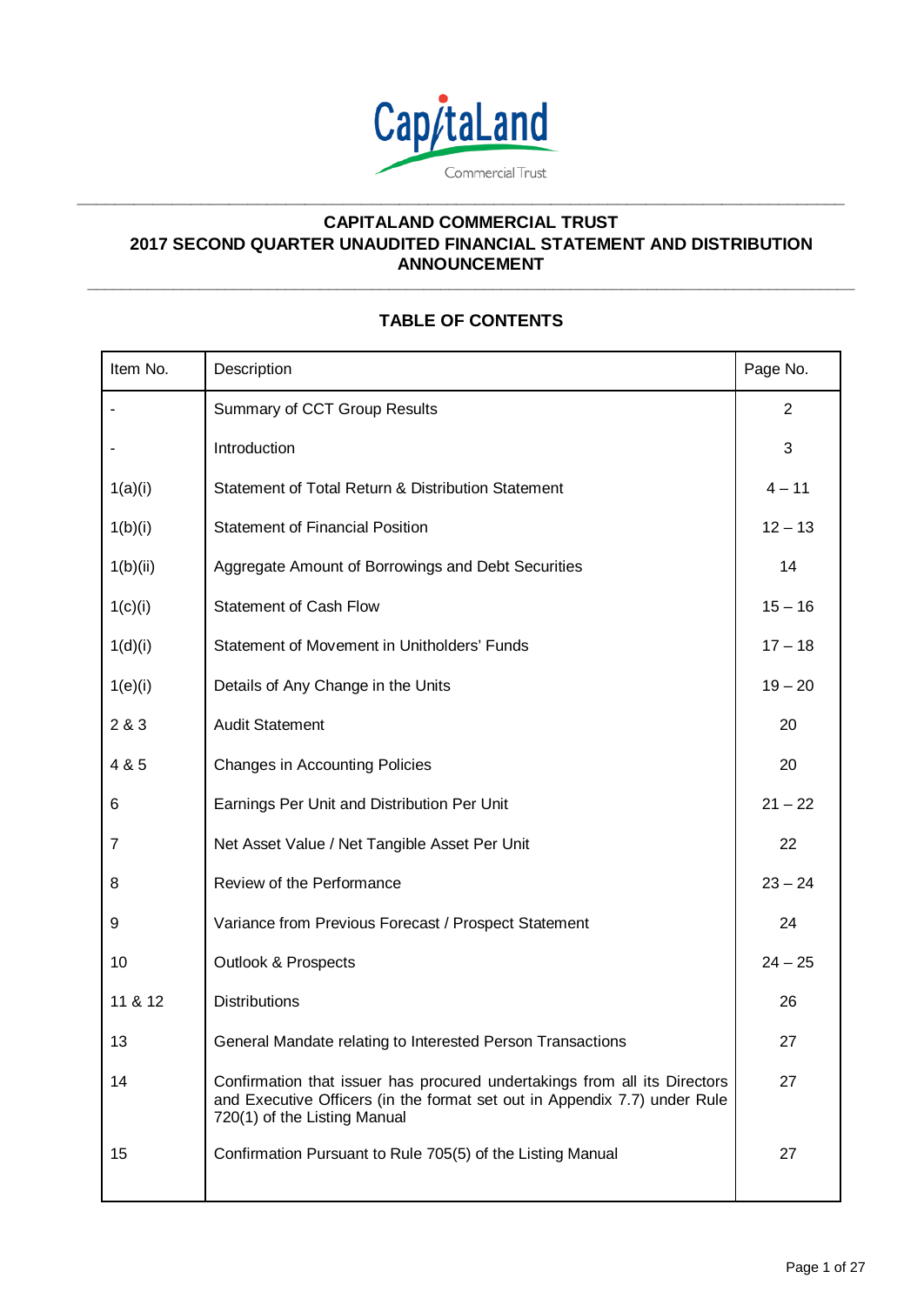## **SUMMARY OF CCT GROUP RESULTS**

|                                                        | 1Q 2017      | 2Q 2017      | 2Q 2016 | Change<br>% | 1H 2017       | 1H 2016 | Change<br>% |
|--------------------------------------------------------|--------------|--------------|---------|-------------|---------------|---------|-------------|
| Gross Revenue (S\$'000)                                | 89,525       | 87,495       | 67.572  | 29.5        | 177,020       | 134,429 | 31.7        |
| Net Property Income (S\$'000)                          | 69,855       | 69,103       | 51,451  | 34.3        | 138,958       | 103,479 | 34.3        |
| Distributable Income (S\$'000)                         | 71.292       | 69,467       | 65,088  | 6.7         | 140,759       | 129,933 | 8.3         |
| <b>Estimated Distribution Per Unit ("DPU") (cents)</b> | $2.40^{(1)}$ | $2.31^{(1)}$ | 2.20    | 5.0         | 4.71 $(1)$    | 4.39    | 7.3         |
| No of Units in issue (million)                         | 2.969.0      | 3,006.3      | 2,956.3 | 1.7         | N.A.          | 2,956.3 | N.A.        |
| <b>Adjusted Estimated DPU (cents)</b>                  | $2.32^{(2)}$ | $2.27^{(2)}$ | 2.20    | 3.2         | 4.59 $^{(2)}$ | 4.39    | 4.6         |
| No of Units in issue as at 14 July 2017 (million)      | 3,061.0      | 3,061.0      | N.A.    | N.A.        | 3,061.0       | N.A.    | N.A.        |

Notes:

1) The estimated DPU of 2.40 cents for 1Q 2017 was announced on 19 April 2017 and was computed based on number of units in issue as at 31 March 2017. The estimated DPU of 2.31 cents for 2Q 2017 was computed based on number of units in issue as at 30 June 2017.

The number of units in issue as at 30 June 2017 included 36.3 million of CCT units ("Units") issued in 2Q 2017 arising from the conversion of S\$51.8 million of convertible bonds due 2017 ("CB 2017").

DPU for 1H 2017 of 4.71 cents is the aggregate of the estimated DPU of 2.40 cents for 1Q 2017 and DPU of 2.31 cents for 2Q 2017.

2) The adjusted estimated DPU for 1Q 2017, 2Q 2017 and 1H 2017 included additional 54.7 million of new CCT units issued on 14 July 2017 arising from the conversion of principal amount of S\$78.0 million of CB 2017 received after 30 June 2017. The actual quantum of DPU will be announced on books closure date, being Thursday, 27 July 2017, when the total amount of CB 2017 conversion notices received before books closure date are tabulated to determine the final number of CCT units entitled to CCT's 1H 2017 distributable income.

## **DISTRIBUTION AND BOOK CLOSURE DATES**

| <b>Distribution</b>                                 | For 1 January 2017 to 30 June 2017              |
|-----------------------------------------------------|-------------------------------------------------|
| <b>Distribution Type</b>                            | Taxable income                                  |
| Adjusted Estimated Distribution Rate <sup>(1)</sup> | Taxable income distribution 4.59 cents per Unit |
| <b>Books Closure Date</b>                           | Thursday, 27 July 2017                          |
| <b>Payment Date</b>                                 | Friday, 25 August 2017                          |

Note:

(1) The Adjusted Estimated Distribution Rate was computed based on the number of Units in issue as at 14 July 2017. The actual quantum of DPU will be announced on books closure date being Thursday, 27 July 2017, when the total amount of CB 2017 conversion notices received before books closure date are tabulated to determine the final number of CCT units entitled to CCT's 1H 2017 distributable income.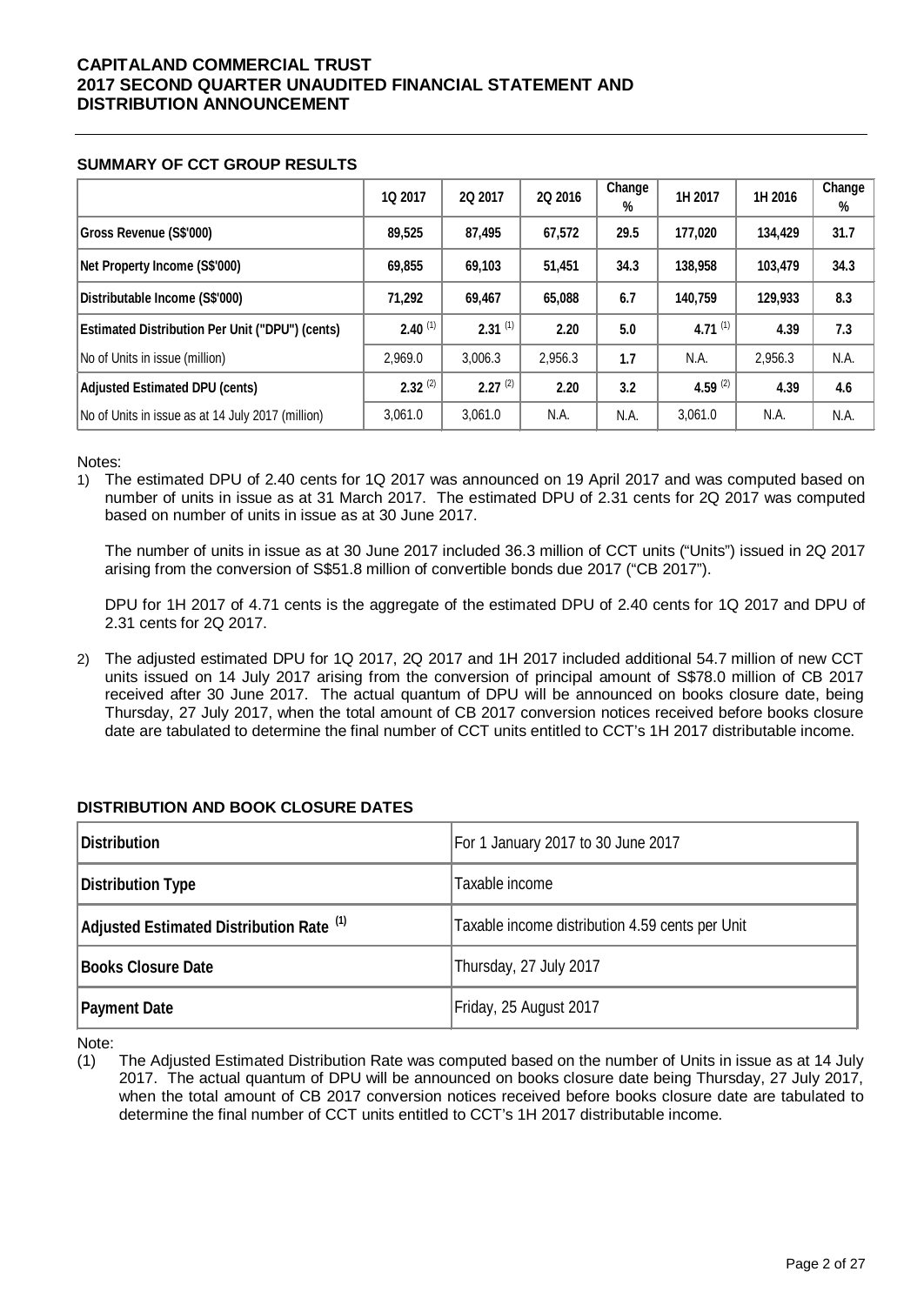## **INTRODUCTION**

CapitaLand Commercial Trust ("CCT") was established pursuant to a trust deed dated 6 February 2004 (as amended) executed between CapitaLand Commercial Trust Management Limited as manager of CCT (the "Manager") and HSBC Institutional Trust Services (Singapore) Limited as trustee of CCT (the "CCT Trustee").

As of 30 June 2017, CCT's portfolio consists of Capital Tower, Six Battery Road, HSBC Building, Bugis Village, Golden Shoe Car Park, Wilkie Edge, Twenty Anson, CapitaGreen held through wholly owned MSO Trust, 60% interest in Raffles City Singapore held through RCS Trust and 50% interest in One George Street held through One George Street LLP ("OGS LLP"). Following the completion of the sale and contribution of One George Street to OGS LLP on 19 June 2017, CCT holds 50.0% of OGS LLP and OGS (II) Limited (the "JV Partner") holds the remaining 50.0% of OGS LLP. In addition, CCT owns 11% of MRCB-Quill REIT ("MQREIT"), a commercial REIT listed in Malaysia.

On 3 July 2017, CCT announced divestment of Wilkie Edge for a consideration of S\$280.0 million or S\$1,812 per square foot based on the building's net lettable area. The divestment is expected to be completed in September 2017.

On 13 July 2017, CCT announced that CCT, CapitaLand Limited ("CapitaLand"), and MEA Commercial Holdings Pte. Ltd., a wholly owned subsidiary of Mitsubishi Estate Co., Ltd. ("MEC") formed a joint venture to jointly redevelop Golden Shoe Car Park into a landmark integrated development. Under the agreement, CCT and CapitaLand each holds a 45% interest, and MEC holds a 10% interest in two unlisted special purpose sub-trusts, namely Glory Office Trust and Glory SR Trust, set up to own the office and serviced residence components of the development respectively.

On 14 July 2017, CCT announced issuance of 54.7 million CCT units arising from the conversion of an aggregate of S\$78.0 million of CB 2017, leaving the balance of CB 2017 outstanding of S\$45.3 million. The total Units in issue is 3,061.0 million as at 14 July 2017.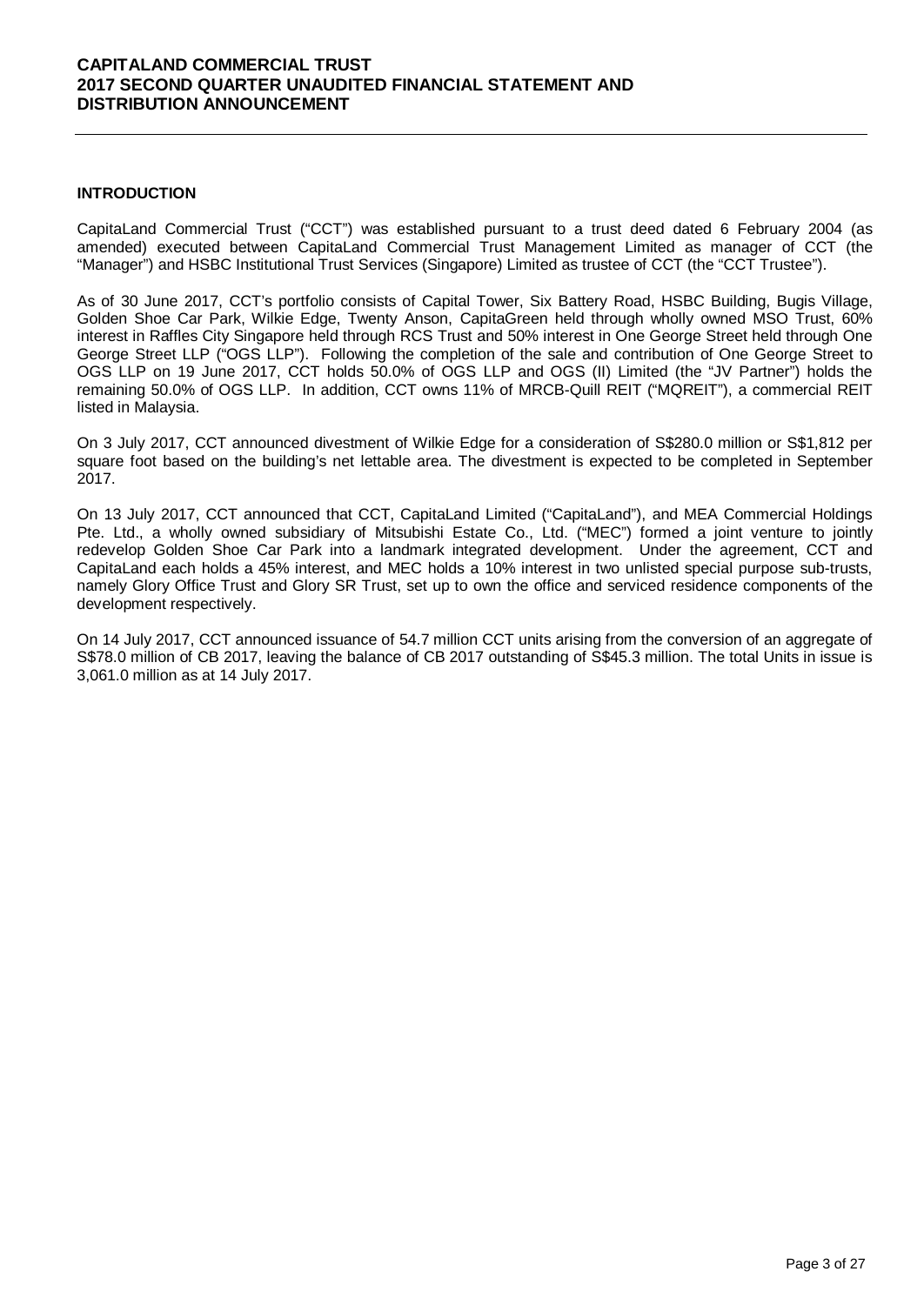## **1(a)(i) Statement of Total Return & Distribution Statement (2Q 2017 vs 2Q 2016)**

|                                                            |           | Group     |           |           | <b>Trust</b> |           |
|------------------------------------------------------------|-----------|-----------|-----------|-----------|--------------|-----------|
| <b>Statement of Total Return</b><br>Note                   | 2Q 2017   | 2Q 2016   | Change    | 2Q 2017   | 2Q 2016      | Change    |
|                                                            | S\$'000   | S\$'000   | $\%$      | S\$'000   | S\$'000      | $\%$      |
| Gross rental income<br>1                                   | 80,738    | 61,101    | 32.1      | 59,521    | 61,101       | (2.6)     |
| Car park income<br>$\overline{2}$                          | 2,660     | 2,927     | (9.1)     | 2,296     | 2,927        | (21.6)    |
| 3<br>Other income                                          | 4,097     | 3,544     | 15.6      | 3,442     | 3,544        | (2.9)     |
| Gross revenue                                              | 87,495    | 67,572    | 29.5      | 65,259    | 67,572       | (3.4)     |
| 4<br>Property management fees                              | (1,993)   | (1, 447)  | 37.7      | (1, 448)  | (1, 447)     | 0.1       |
| 5<br>Property tax                                          | (6,022)   | (5, 974)  | 0.8       | (4, 324)  | (5, 974)     | (27.6)    |
| 6<br>Other property operating expenses                     | (10, 377) | (8,700)   | 19.3      | (8,000)   | (8,700)      | (8.0)     |
| Property operating expenses                                | (18, 392) | (16, 121) | 14.1      | (13, 772) | (16, 121)    | (14.6)    |
| 7<br>Net property income                                   | 69,103    | 51,451    | 34.3      | 51,487    | 51,451       | 0.1       |
| Interest income<br>8                                       | 247       | 1,334     | (81.5)    | 3,664     | 1,300        | <b>NM</b> |
| 9<br>Investment income                                     |           |           |           | 44,777    | 23,311       | 92.1      |
| Amortisation of intangible asset<br>10                     | (1,021)   | (287)     | <b>NM</b> | (1,021)   | (287)        | <b>NM</b> |
| Asset management fees:                                     |           |           |           |           |              |           |
| - Base fees<br>11                                          | (1,649)   | (1, 323)  | 24.6      | (1, 239)  | (1, 323)     | (6.3)     |
| - Performance fees<br>11                                   | (2, 427)  | (2, 217)  | 9.5       | (2,075)   | (2, 217)     | (6.4)     |
| 12<br>Trust expenses                                       | (1, 173)  | (632)     | 85.6      | (1, 146)  | (636)        | 80.2      |
| 13<br>Finance costs                                        | (17,663)  | (9, 592)  | 84.1      | (10, 234) | (9, 592)     | 6.7       |
| Net income before share of profit of joint ventures        | 45,417    | 38,734    | 17.3      | 84,213    | 62,007       | 35.8      |
| Share of profit (net of tax) of:                           |           |           |           |           |              |           |
| 14<br>- Joint ventures                                     | 25,885    | 35,576    | (27.2)    |           |              |           |
| Net income                                                 | 71,302    | 74,310    | (4.0)     | 84,213    | 62,007       | 35.8      |
| Impairment of available-for-sale investment<br>15          |           | (8,916)   | <b>NM</b> |           | (8,916)      | <b>NM</b> |
| Net gain in fair value of investment properties<br>16      | 252,674   | 8,643     | <b>NM</b> | 237,829   | 8,643        | <b>NM</b> |
| Transaction costs on disposal of investment property<br>17 | (3,226)   |           | <b>NM</b> | (3,226)   |              | ٠         |
| Total return for the period before tax                     | 320,750   | 74,037    | <b>NM</b> | 318,816   | 61,734       | NM        |
| 18<br>Tax expense                                          | (175)     | (49)      | <b>NM</b> | (174)     | (48)         | NM        |
| Total return for the period after tax                      | 320,575   | 73,988    | <b>NM</b> | 318,642   | 61,686       | <b>NM</b> |
| <b>Distribution Statement</b>                              |           |           |           |           |              |           |
| Net income before share of profit of joint ventures        | 45,417    | 38,734    | 17.3      | 84,213    | 62,007       | 35.8      |
| Net tax and other adjustments<br>19                        | 866       | 3,043     | (71.5)    | (14, 746) | 3,081        | NM        |
| Distribution from joint venture<br>20                      | 23,184    | 23,311    | (0.5)     |           |              |           |
|                                                            |           |           |           |           |              |           |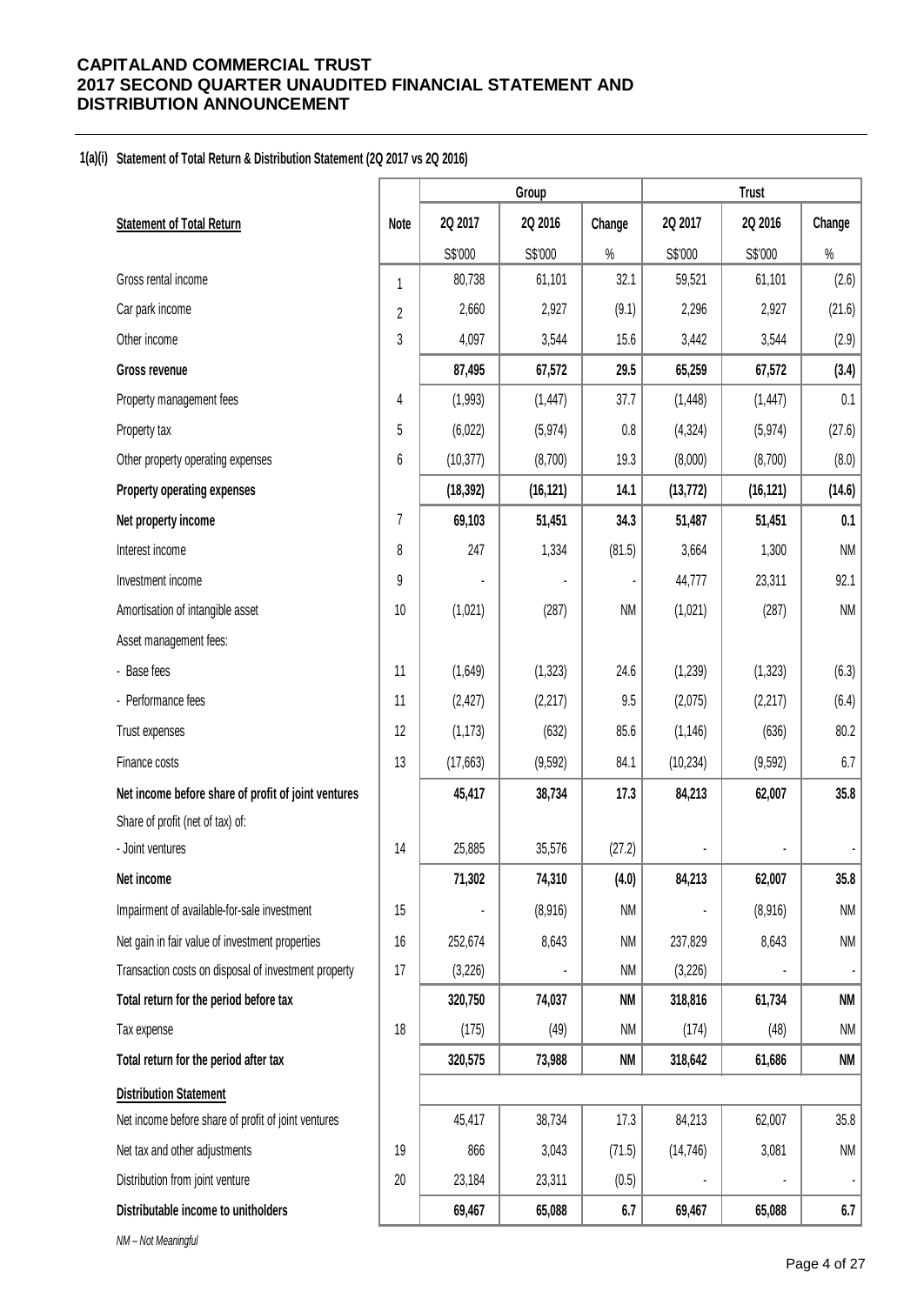Notes:

- (1) Gross rental income for 2Q 2017 was S\$80.7 million for the Group, an increase of S\$19.6 million or 32.1% from 2Q 2016. The increase was mainly due to contribution from CapitaGreen, for which CCT acquired the remaining 60% interest on 31 August 2016.
- (2) Car park income for the Trust was lower due to decline in car park occupancy for Golden Shoe Car Park in view of its impending redevelopment. Car park income from CapitaGreen had mitigated the decrease for the Group.
- (3) Other income includes the following:

(a) Yield stabilization income of S\$1.0 million accrued in 2Q 2017 for Twenty Anson (2Q 2016: S\$0.3 million). The amount was accrued pursuant to a Deed of Yield Stabilization ('YS Deed') dated 22 March 2012 whereby a yield stabilization sum of S\$17.1 million was provided to achieve a net property income yield of up to 5.5% per annum based on Twenty Anson's purchase consideration of S\$430.0 million. In 2Q 2016 and 2Q 2017, the yield stabilization income was computed based on 4.0% net property income yield per annum. As at 30 June 2017, the remaining balance of yield stabilization sum was S\$0.3 million; and

- (b) Recovery from tenants and licence income. The amount was lower in 2Q 2017 vis-à-vis 2Q 2016 for the Trust. The decrease had been mitigated by contribution from CapitaGreen for the Group.
- (4) Property management fees for 2Q 2017 were higher for the Group vis-à-vis 2Q 2016 due to the consolidation of CapitaGreen's property management fees.
- (5) Property tax for the Trust was lower in 2Q 2017 vis-à-vis 2Q 2016 due to lower annual values of the properties. For the Group, consolidation of CapitaGreen's property tax accounted for higher property tax in 2Q 2017 versus 2Q 2016.
- (6) Other property operating expenses in 2Q 2017 were lower vis-à-vis 2Q 2016 for the Trust mainly due to lower marketing commission expenses and utility costs. For the Group, consolidation of expenses of CapitaGreen contributed to the increase.
- (7) The following was included as part of the net property income:

Depreciation and amortisation of lease incentives <sup>(7a)</sup>

|         | Group   |        | <b>Trust</b> |         |        |  |  |
|---------|---------|--------|--------------|---------|--------|--|--|
| 2Q 2017 | 2Q 2016 | Change | 2Q 2017      | 2Q 2016 | Change |  |  |
| S\$'000 | S\$'000 | $\%$   | S\$'000      | S\$'000 | $\%$   |  |  |
| 1,550   | 385     | NM     | 556          | 385     | 44.4   |  |  |

(7a) Higher depreciation and amortisation of lease incentives for the Group was due to consolidation of CapitaGreen in 2Q 2017.

(8) Interest income includes the following:

|                                                          | Group   |         |        | Trust   |         |           |  |
|----------------------------------------------------------|---------|---------|--------|---------|---------|-----------|--|
|                                                          | 2Q 2017 | 2Q 2016 | Change | 2Q 2017 | 2Q 2016 | Change    |  |
|                                                          | S\$'000 | S\$'000 | $\%$   | S\$'000 | S\$'000 | $\%$      |  |
| Interest income from cash balance                        | 247     | 111     | NM     | 209     |         | NM        |  |
| Interest income from unitholder's loan to MSO Trust (8a) |         | 1,2231  | NM     | 3,455   | 1,223   | NM        |  |
| Total                                                    | 247     | 1,334   | (81.5) | 3,664   | 1,300   | <b>NM</b> |  |

- (8a) At the Trust level, the increase in interest income in 2Q 2017 vis-à-vis 2Q 2016 was due to more unitholder's loans extended to MSO Trust (holds CapitaGreen). At the Group level, there was no interest income from MSO Trust in 2Q 2017 as MSO Trust is now wholly owned by CCT, and interest income from subsidiary is eliminated at the Group level.
- (9) The increase in 2Q 2017 versus 2Q 2016 was due to higher distributions from MSO Trust that holds CapitaGreen, RCS Trust that holds Raffles City Singapore and the S\$13.8 million dividend paid by FirstOffice Pte. Ltd. ("FOPL") that previously held Twenty Anson.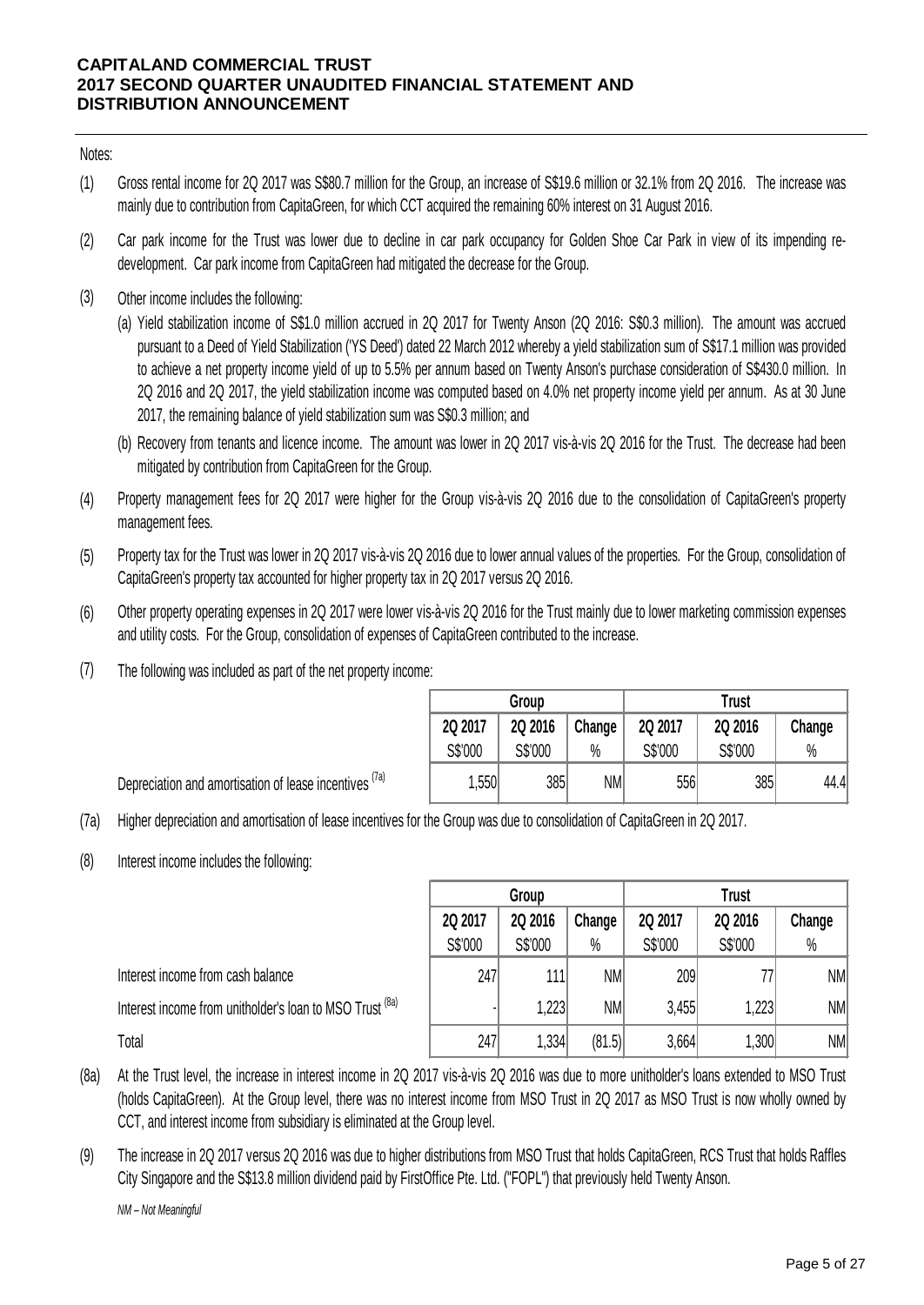- (10) This relates to the amortisation of yield stabilization income in relation to Twenty Anson. The amount was computed based on 4% per annum of the net property yield of Twenty Anson.
- (11) Higher asset management fees for the Group in 2Q 2017 versus 2Q 2016 was due to consolidation of MSO Trust's asset management fees.
- (12) Trust expenses were higher in 2Q 2017 vis-à-vis 2Q 2016 mainly due to higher professional fees.
- (13) Finance costs include the following:

|                                    | Group   |         |        | <b>Trust</b> |         |        |  |
|------------------------------------|---------|---------|--------|--------------|---------|--------|--|
|                                    | 2Q 2017 | 2Q 2016 | Change | 2Q 2017      | 2Q 2016 | Change |  |
|                                    | S\$'000 | S\$'000 | $\%$   | S\$'000      | S\$'000 | $\%$   |  |
| Interest cost <sup>(13a)</sup>     | 16,773  | 8,285   | NM     | 9,573        | 8,285   | 15.5   |  |
| Amortisation and transaction costs | 890     | 1,307   | (31.9) | 661          | 1,307   | (49.4) |  |
| Total                              | 17,663  | 9,592   | 84.1   | 10,234       | 9,592   | 6.7    |  |

- (13a) At the Trust level, the increase in interest cost in 2Q 2017 from 2Q 2016 was due to higher amount of bank borrowings for the acquisition of 60% interest in MSO Trust back in August 2016. Consolidation of MSO Trust's interest cost also resulted in higher interest cost for the Group in 2Q 2017 from a year ago.
- (14) In 2Q 2017, the share of profit of joint ventures relates to profits for RCS Trust (CCT's 60% interest) and OGS LLP (CCT's 50% interest). For 2Q 2016, it relates to profits of RCS Trust (CCT's 60% interest) and MSO Trust (CCT's 40% interest). Summary of the share of results of joint ventures are as follows:

|                                                         | Group    |           |        |
|---------------------------------------------------------|----------|-----------|--------|
|                                                         | 2Q 2017  | 2Q 2016   | Change |
|                                                         | S\$'000  | S\$'000   | $\%$   |
| Gross revenue (14a)                                     | 35,610   | 42,485    | (16.2) |
| Property operating expenses <sup>(14b)</sup>            | (8, 632) | (10, 437) | (17.3) |
| Net property income                                     | 26,978   | 32,048    | (15.8) |
| Finance costs <sup>(14c)</sup>                          | (3,571)  | (9,208)   | (61.2) |
| Net change in fair value of investment properties (14d) | 4,917    | 15,473    | (68.2) |
| Trust and other expenses (14e)                          | (2, 439) | (2,737)   | (10.9) |
| Profit of joint ventures (net of tax)                   | 25,885   | 35,576    | (27.2) |

- (14a) In 2Q 2017, it relates to CCT's share of gross revenue from RCS Trust (CCT's 60% interest) and OGS LLP's (CCT's 50% interest). OGS LLP's contribution is with effect from 20 June 2017. In 2Q 2016, it relates to CCT's share of gross revenue of RCS Trust (CCT's 60% interest) and MSO Trust (CCT's 40% interest). MSO Trust's financials was consolidated to CCT Group with effect from 31 August 2016, and hence accounted for the lower gross revenue of joint ventures in 2Q 2017 compared to that in 2Q 2016.
- (14b) The decrease in share of property operating expenses in 2Q 2017 vis-à-vis 2Q 2016 was mainly due to MSO Trust's property operating expenses (CCT's 40% interest) not being included under share of results of joint ventures in 2Q 2017.
- (14c) The decrease in share of finance costs in 2Q 2017 vis-à-vis 2Q 2016 was mainly due to MSO Trust's finance costs (CCT's 40% interest) not being accounted under share of joint ventures. Lower interest expenses for RCS Trust had also contributed to the decrease in finance costs.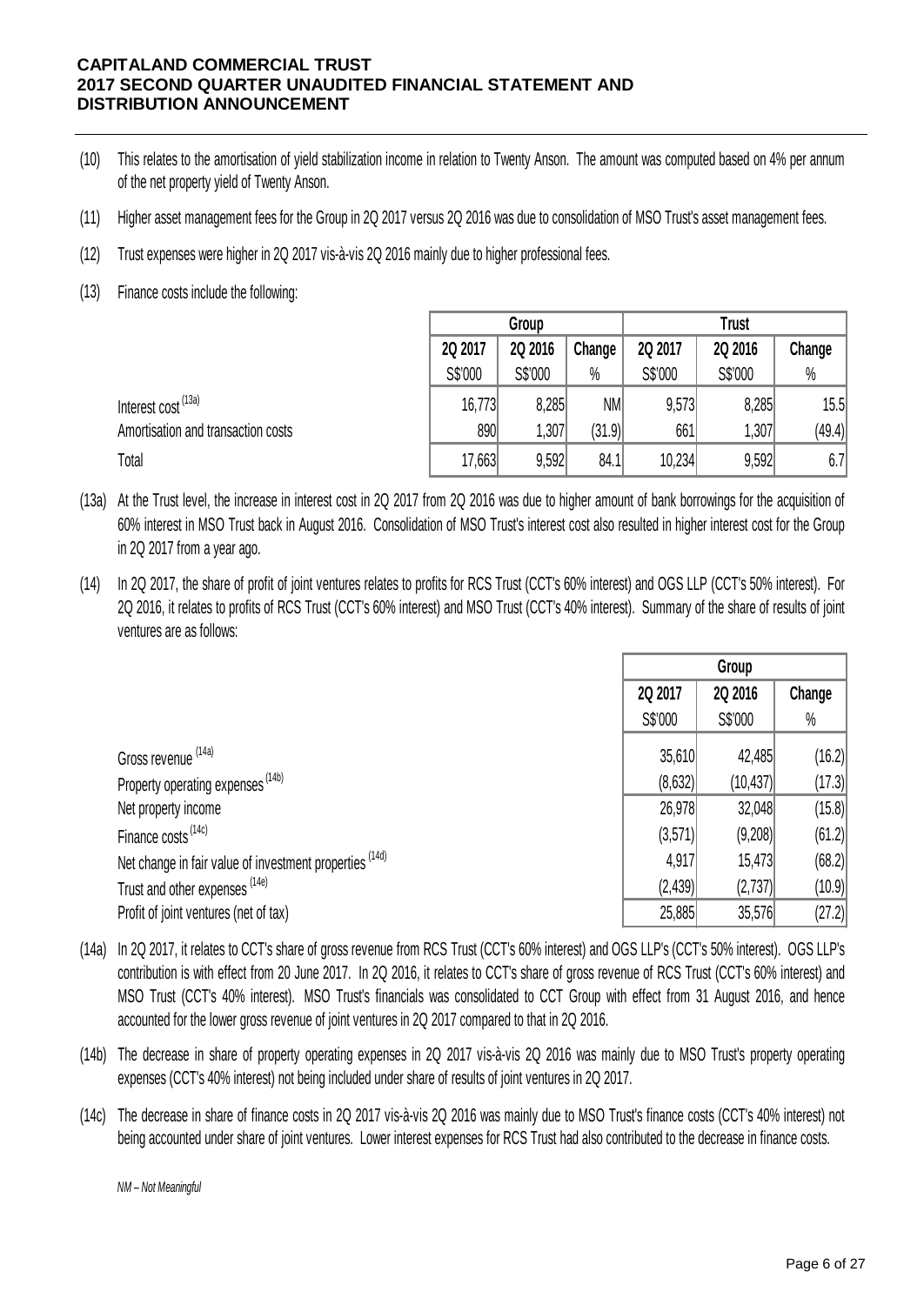- (14d) In 2Q 2017, the net gain in fair value of investment property of S\$4.9 million relates to net gain in fair value of Raffles City Singapore (CCT's 60% interest) and One George Street (CCT's 50% interest). Net gain in fair value of investment property of S\$15.5 million in 2Q <sup>2016</sup> relates to gains in fair value of Raffles City Singapore (CCT's 60% interest) and CapitaGreen (CCT's 40% interest).
- (14e) Includes asset management fees.
- (15) This relates to the impairment loss of MQREIT accounted in 2Q 2016.
- (16) This relates to the net increase in property values as at 30 June 2017 based on independent valuations over its carrying values.
- (17) This relates to the divestment fees and related cost incurred on the divestment of One George Street. The amount does not have any impact on CCT's distributable income.
- (18) This relates mainly to the tax on Twenty Anson's yield stabilization sum.
- (19) Included in net tax and other adjustments are the following:

|                                                               |          | Group   |           | <b>Trust</b> |         |        |  |
|---------------------------------------------------------------|----------|---------|-----------|--------------|---------|--------|--|
|                                                               | 2Q 2017  | 2Q 2016 | Change    | 2Q 2017      | 2Q 2016 | Change |  |
|                                                               | S\$'000  | S\$'000 | $\%$      | S\$'000      | S\$'000 | $\%$   |  |
| Asset management fee payable in Units                         | 894      | 909     | (1.7)     | 894          | 909     | (1.7)  |  |
| Trustee's fees                                                | 212      | 166     | 27.7      | 160          | 166     | (3.6)  |  |
| Amortisation and transaction costs (Finance) <sup>(19a)</sup> | 890      | 1,307   | (31.9)    | 661          | 1,307   | (49.4) |  |
| Temporary differences and other items (19b)                   | (1, 130) | 661     | <b>NM</b> | (16, 461)    | 699     | NM     |  |
| Total                                                         | 866      | 3.043   | (71.5)    | (14, 746)    | 3,081   | NM     |  |

- (19a) This relates to amortisation of upfront fees and transaction costs incurred on bank borrowings. The fees was lower in 2Q 2017 due to lower amortisation and transaction costs incurred.
- (19b) Included in temporary differences and other items were tax-exempt income retained by CCT. In 2Q 2017, it included dividend from FOPL as well as Twenty Anson's yield stabilization sum (2Q 2016: included tax-exempt income from Twenty Anson's yield stabilization sum). The amount was retained for anticipated capital expenditure and/or distribution to unitholders.
- (20) This relates to CCT's 60% interest in RCS Trust's distribution for 2Q 2017. For 2Q 2016, it relates to CCT's 60% interest in RCS Trust's and 40% interest in MSO Trust's distribution.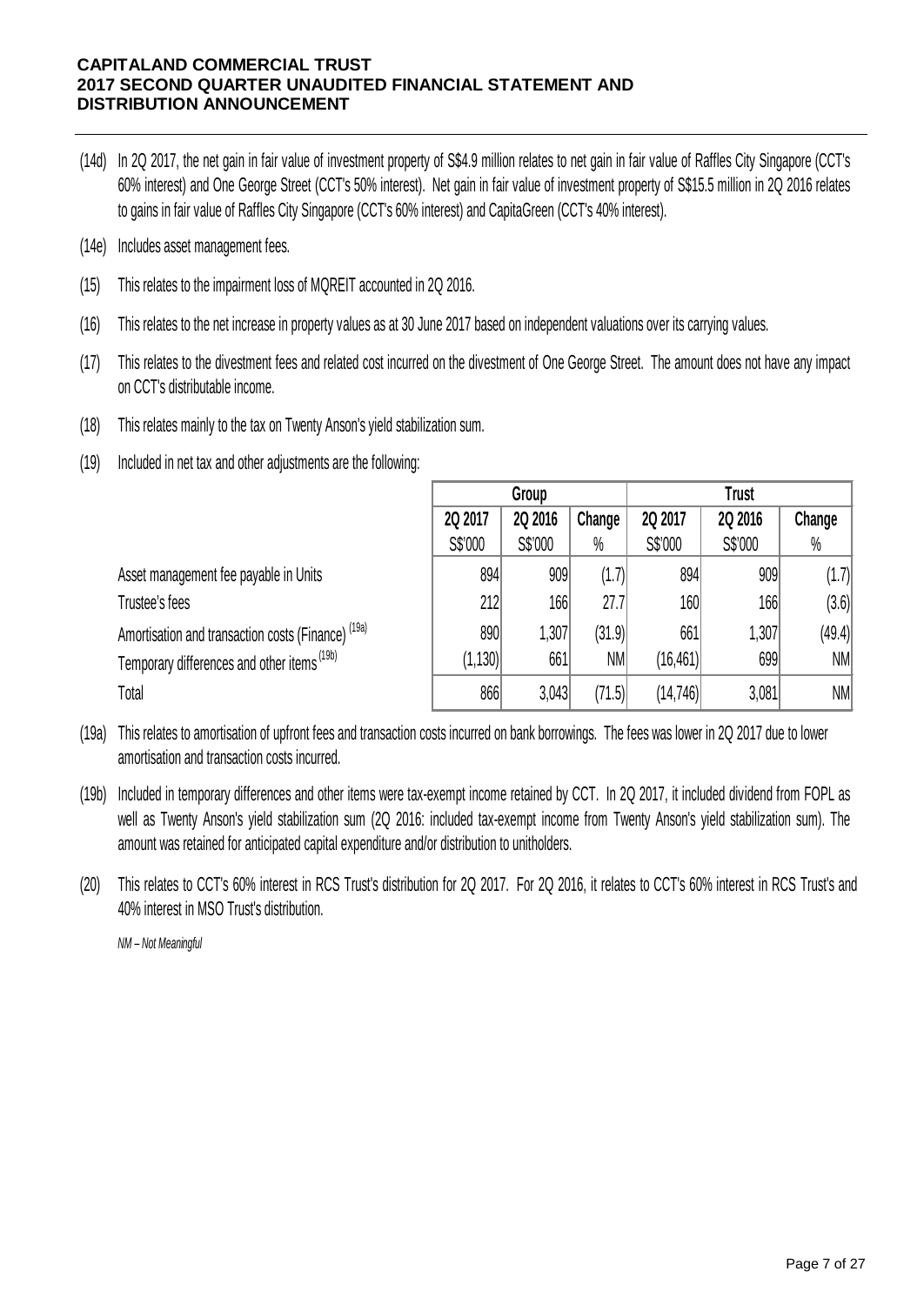## **1(a)(ii) Statement of Total Return & Distribution Statement (1H 2017 vs 1H 2016)**

|                                                      |                | Group     |           |           |           |           |           |
|------------------------------------------------------|----------------|-----------|-----------|-----------|-----------|-----------|-----------|
| <b>Statement of Total Return</b>                     | <b>Note</b>    | 1H 2017   | 1H 2016   | Change    | 1H 2017   | 1H 2016   | Change    |
|                                                      |                | S\$'000   | S\$'000   | $\%$      | S\$'000   | S\$'000   | $\%$      |
| Gross rental income                                  | $\mathbf{1}$   | 163,584   | 122,681   | 33.3      | 121,392   | 122,681   | (1.1)     |
| Car park income                                      | $\overline{2}$ | 5,418     | 5,682     | (4.6)     | 4,727     | 5,682     | (16.8)    |
| Other income                                         | 3              | 8,018     | 6,066     | 32.2      | 6,728     | 6,066     | 10.9      |
| Gross revenue                                        |                | 177,020   | 134,429   | 31.7      | 132,847   | 134,429   | (1.2)     |
| Property management fees                             |                | (4,009)   | (2,911)   | 37.7      | (2,921)   | (2,911)   | 0.3       |
| Property tax                                         | 4              | (13,586)  | (11, 942) | 13.8      | (9,959)   | (11, 942) | (16.6)    |
| Other property operating expenses                    | 5              | (20, 467) | (16,097)  | 27.1      | (16, 185) | (16,097)  | 0.5       |
| Property operating expenses                          |                | (38,062)  | (30, 950) | 23.0      | (29,065)  | (30, 950) | (6.1)     |
| Net property income                                  | 6              | 138,958   | 103,479   | 34.3      | 103,782   | 103,479   | 0.3       |
| Interest income                                      | $\overline{7}$ | 495       | 2,656     | (81.4)    | 7,289     | 2,607     | <b>NM</b> |
| Investment income                                    | 8              |           | 1,708     | NM        | 74,024    | 47,614    | 55.5      |
| Amortisation of intangible asset                     | 9              | (1,834)   | (331)     | NM        | (1,834)   | (331)     | <b>NM</b> |
| Asset management fees:                               |                |           |           |           |           |           |           |
| - Base fees                                          | 10             | (3,356)   | (2,624)   | 27.9      | (2, 546)  | (2,624)   | (3.0)     |
| - Performance fees                                   | 10             | (5,067)   | (4,579)   | 10.7      | (4, 363)  | (4, 579)  | (4.7)     |
| Trust expenses                                       | 11             | (2, 214)  | (1,209)   | 83.1      | (2,073)   | (1,203)   | 72.3      |
| Finance costs                                        | 12             | (35, 612) | (19,063)  | 86.8      | (20, 821) | (19,050)  | 9.3       |
| Net income before share of profit of joint ventures  |                | 91,370    | 80,037    | 14.2      | 153,458   | 125,913   | 21.9      |
| Share of profit (net of tax) of:                     |                |           |           |           |           |           |           |
| - Joint ventures                                     | 13             | 45,831    | 56,152    | (18.4)    |           |           |           |
| Net income                                           |                | 137,201   | 136,189   | 0.7       | 153,458   | 125,913   | 21.9      |
| Impairment of available-for-sale investment          | 14             |           | (8,916)   | <b>NM</b> |           | (8,916)   | NM        |
| Net gain in fair value of investment properties      | 15             | 252,674   | 8,643     | <b>NM</b> | 237,829   | 8,643     | <b>NM</b> |
| Transaction costs on disposal of investment property | 16             | (3, 226)  |           | NM        | (3,226)   |           | <b>NM</b> |
| Total return for the period before tax               |                | 386,649   | 135,916   | <b>NM</b> | 388,061   | 125,640   | <b>NM</b> |
| Tax expense                                          | 17             | (314)     | (226)     | 38.9      | (312)     | (224)     | 39.3      |
| Total return for the period after tax                |                | 386,335   | 135,690   | <b>NM</b> | 387,749   | 125,416   | NM        |
| <b>Distribution Statement</b>                        |                |           |           |           |           |           |           |
| Net income before share of profit of joint ventures  |                | 91,370    | 80,037    | 14.2      | 153,458   | 125,913   | 21.9      |
| Net tax and other adjustments                        | 18             | 4,774     | 3,990     | 19.6      | (12,699)  | 4,020     | NM        |
| Distribution from joint ventures                     | 19             | 44,615    | 45,906    | (2.8)     |           |           |           |
| Distributable income to unitholders                  |                | 140,759   | 129,933   | 8.3       | 140,759   | 129,933   | 8.3       |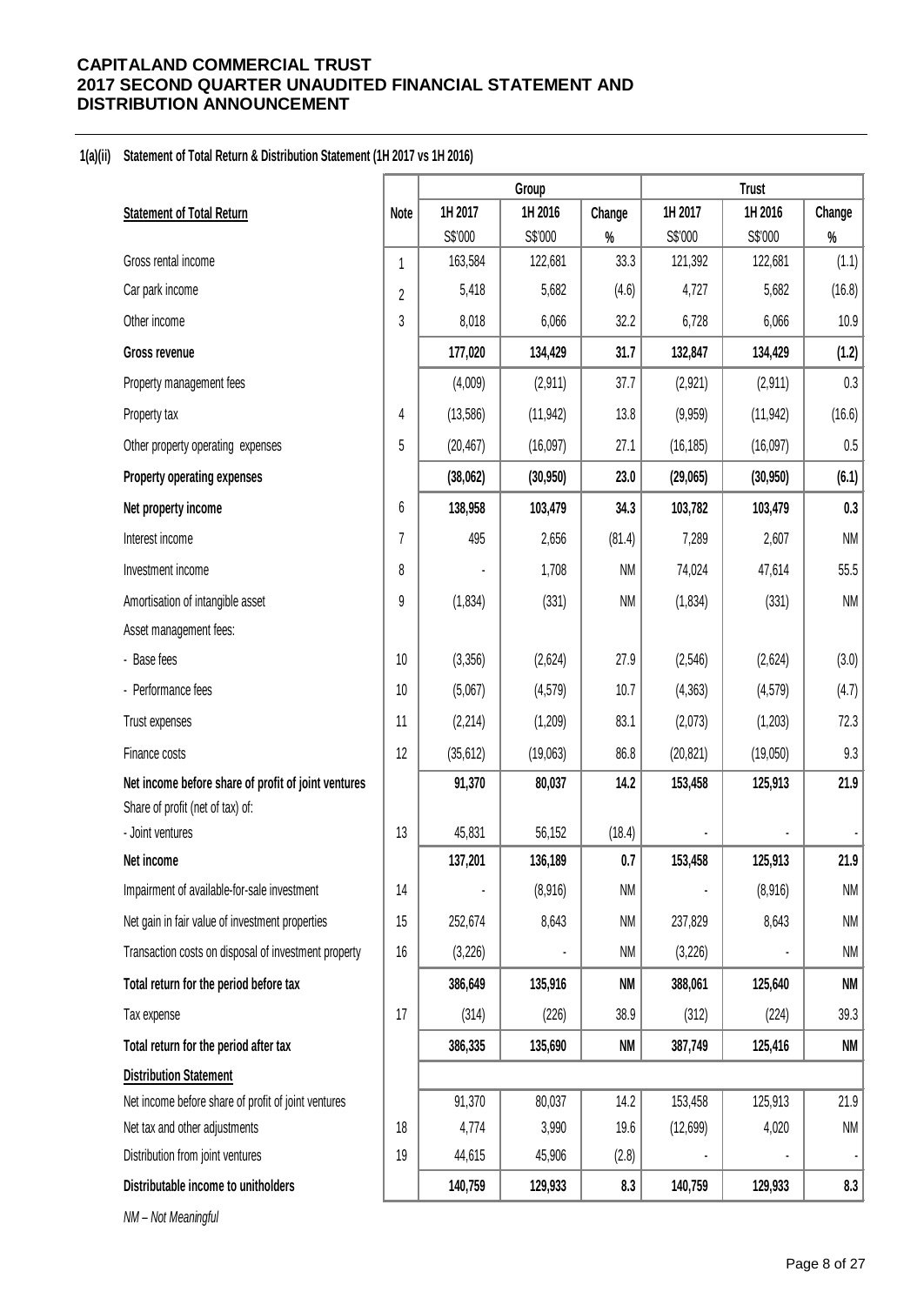Notes:

- (1) Gross rental revenue for 1H 2017 was S\$163.6 million for the Group, an increase of S\$40.9 million or 33.3% from 1H 2016. The increase was contributed mainly by CapitaGreen's gross rental revenue of S\$42.2 million, for which CCT acquired the remaining 60% interest on 31 August 2016.
- (2) Car park income for the Trust was lower due to decline in car park occupancy for Golden Shoe Car Park in view of its impending re-development. Car park income from CapitaGreen had mitigated the decrease for the Group.
- (3) Other income includes the following:
	- (a) Yield stabilization income of S\$1.8 million accrued in 1H 2017 for Twenty Anson (1H 2016: S\$0.3 million). Please refer to note (3)(a) of page 5 for additional information; and
	- (b) Recovery from tenants, licence and other income which was higher in 1H 2017 versus 1H 2016 mainly due to contribution from CapitaGreen's tenant recoveries. The increase was offset by lower tenant recoveries from other properties.
- (4) At the Group level, the higher property tax for 1H 2017 vis-à-vis 1H 2016 was primarily due to consolidation of MSO Trust's property tax after the acquisition on 31 August 2016. At the Trust level, the decrease in property tax for 1H 2017 was due to lower statutory annual values of the properties.
- (5) At the Group level, the increase in other property operating expenses for 1H 2017 vis-à-vis 1H 2016 was mainly due to the consolidation of CapitaGreen's property operating expenses.
- (6) The following items have been included in arriving at net property income:

|         | Group   |        | <b>Trust</b> |         |        |  |  |
|---------|---------|--------|--------------|---------|--------|--|--|
| 1H 2017 | 1H 2016 | Change | 1H 2017      | 1H 2016 | Change |  |  |
| S\$'000 | S\$'000 | $\%$   | S\$'000      | S\$'000 | $\%$   |  |  |
| 2,938   | 781     | NM     | 952          | 781     | 21.9   |  |  |

Depreciation and amortisation of lease incentives <sup>(6a)</sup>

- (6a) Higher depreciation and amortisation of lease incentives for the Group was due to consolidation of CapitaGreen in 1H 2017.
- (7) Interest income includes the following:

|                                                          | Group   |         |           | <b>Trust</b> |         |           |  |
|----------------------------------------------------------|---------|---------|-----------|--------------|---------|-----------|--|
|                                                          | 1H 2017 | 1H 2016 | Change    | 1H 2017      | 1H 2016 | Change    |  |
|                                                          | S\$'000 | S\$'000 | $\%$      | S\$'000      | S\$'000 | $\%$      |  |
| Interest income from cash balance                        | 495     | 210     | <b>NM</b> | 416          | 161     | <b>NM</b> |  |
| Interest income from unitholder's loan to MSO Trust (7a) |         | 2.446   | NM        | 6,873        | 2,446   | <b>NM</b> |  |
| Total                                                    | 495     | 2,656   | (81.4)    | 7,289        | 2,607   | <b>NM</b> |  |

- (7a) At the Trust level, the increase in interest income in 1H 2017 from 1H 2016 was due to more unitholder's loans extended to MSO Trust (owns CapitaGreen) as well as higher interest rate for the loan. At the Group level, interest income from unitholder's loans to MSO Trust was only accounted for 1H 2016, prior to MSO Trust being a wholly owned subsidiary of CCT.
- (8) The increase in investment income at the Trust was primarily due to dividends paid by FOPL that previously held Twenty Anson as well as distributions from RCS Trust and MSO Trust in 1H 2017 (1H 2016: RCS Trust, MSO Trust and MQREIT). At the Group level, there was no investment income in 1H 2017. MQREIT declared a special distribution for the period 1 July 2016 to 16 December 2016 in December 2016, for which CCT Group had recognized in 4Q 2016.
- (9) This relates to the amortisation of yield stabilization sum in relation to FOPL. The amount was computed based on net property yield of 4.0% per annum for Twenty Anson.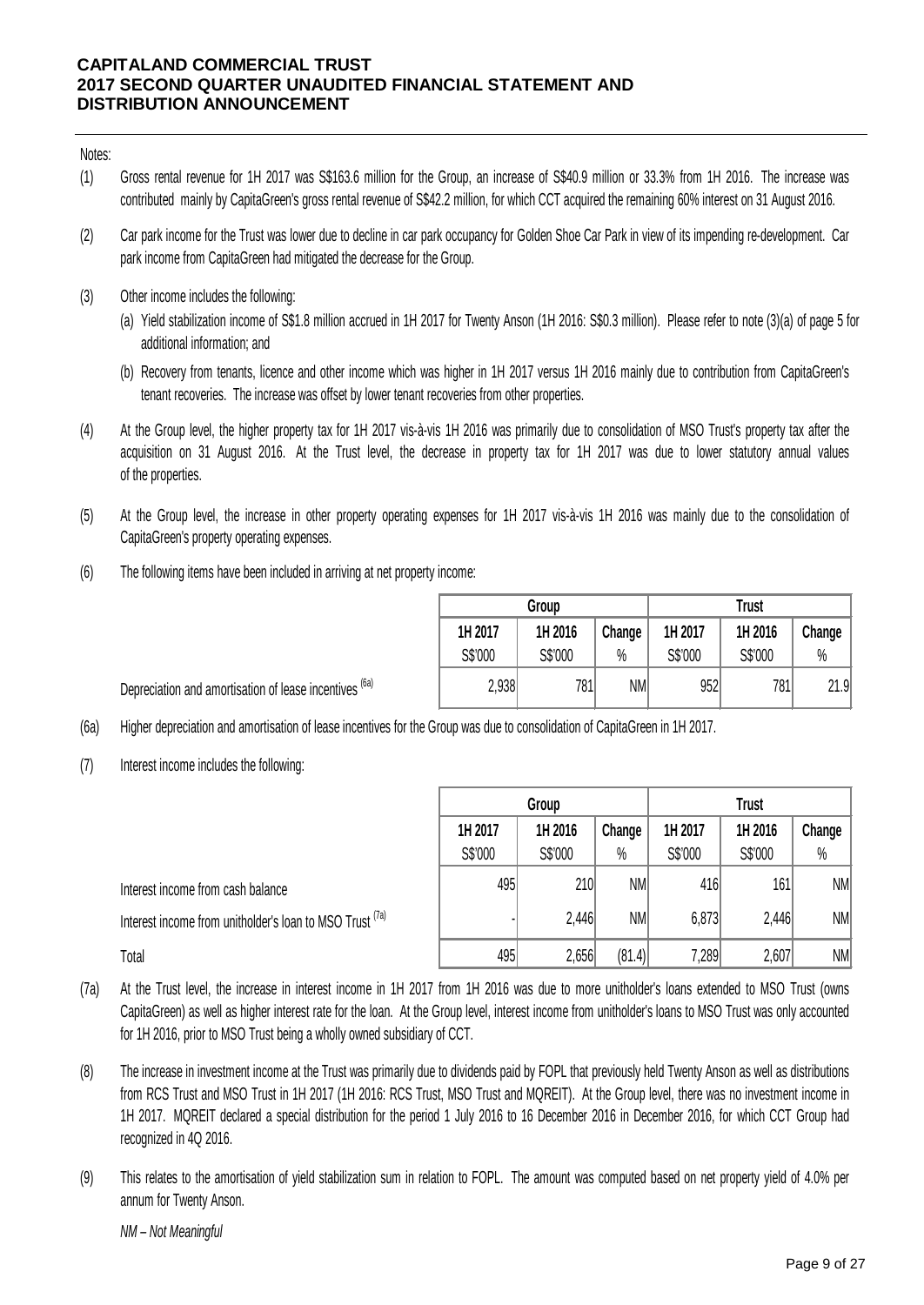- (10) Higher asset management fees for the Group in 1H 2017 versus 1H 2016 was due to consolidation of MSO Trust's asset management fees.
- (11) Trust expenses were higher in 1H 2017 vis-à-vis 1H 2016 due mainly to higher professional fees incurred.
- (12) Finance costs include the following:

|                                    |         | Group   |           |         | <b>Trust</b> |        |
|------------------------------------|---------|---------|-----------|---------|--------------|--------|
|                                    | 1H 2017 | 1H 2016 | Change    | 1H 2017 | 1H 2016      | Change |
|                                    | S\$'000 | S\$'000 | $\%$      | S\$'000 | S\$'000      | $\%$   |
| Interest cost (12a)                | 33,595  | 16,360  | <b>NM</b> | 19,274  | 16,360       | 17.8   |
| Amortisation and transaction costs | 2,017   | 2,703   | (25.4)    | .547    | 2,690        | (42.5) |
|                                    | 35,612  | 19,063  | 86.8      | 20,821  | 19,050       | 9.3    |

(12a) The increase in interest cost for 1H 2017 for the Trust was due to CCT's acquisition of 60% units of MSO Trust funded by bank borrowings. For the Group, consolidation of MSO Trust's interest cost from its bank borrowings also contributed to the increase.

(13) In 1H 2017, the share of profit of joint ventures relates to profits of RCS Trust (CCT's 60% interest) and OGS LLP, which holds One George Street (CCT's 50% interest) with effect from 19 June 2017. For 1H 2016, it relates to profits of RCS Trust (CCT's 60% interest) and MSO Trust (CCT's 40% interest). Summary of the share of results of joint ventures are as follows:

|                                                         | Group              |           |        |
|---------------------------------------------------------|--------------------|-----------|--------|
|                                                         | 1H 2017<br>1H 2016 |           | Change |
|                                                         | S\$'000            | S\$'000   | $\%$   |
| Gross revenue (13a)                                     | 69,718             | 85,337    | (18.3) |
| Property operating expenses (13b)                       | (16, 798)          | (20, 862) | (19.5) |
| Net property income                                     | 52,920             | 64,475    | (17.9) |
| Finance costs (13c)                                     | (7, 247)           | (18, 540) | (60.9) |
| Net change in fair value of investment properties (13d) | 4,917              | 15,473    | (68.2) |
| Trust and other expenses (13e)                          | (4,759)            | (5,256)   | (9.5)  |
| Net profit of joint ventures (after tax)                | 45,831             | 56,152    | (18.4) |

(13a) In 1H 2017, it relates to CCT's share of gross revenue of RCS Trust (CCT's 60% interest) and OGS LLP (CCT's 50% interest). OGS LLP's gross revenue was recognized for the period from 20 June 2017 to 30 June 2017 (both dates inclusive). In 1H 2016, it relates to CCT's share of gross revenue of RCS Trust (CCT's 60% interest) and MSO Trust (CCT's 40% interest). Gross revenue of MSO Trust was consolidated to CCT group with effect from 31 August 2016 and hence accounted for the drop of gross revenue in 1H 2017 from a year ago.

- (13b) The decrease in share of property operating expenses in 1H 2017 vis-à-vis 1H 2016 was mainly due to MSO Trust's property operating expenses (CCT's 40% interest) that was no longer accounted under share of joint ventures.
- (13c) The decrease in share of finance costs in 1H 2017 vis-à-vis 1H 2016 was mainly due to MSO Trust's finance costs (CCT's 40% interest) that was no longer accounted under share of joint ventures. Lower interest expenses for RCS Trust had also contributed to the decrease in finance costs.
- (13d) In 1H 2017, the net gain in fair value of investment property of S\$4.9 million relates to net gain in fair value of Raffles City Singapore (CCT's 60%) interest) and One George Street (CCT's 50% interest). Net gain in fair value of investment property in 1H 2016 relates to gains in fair value of Raffles City Singapore (CCT's 60% interest) and CapitaGreen (CCT's 40% interest).
- (14) This relates to the impairment loss of MQREIT accounted in 1H 2016.
- (15) This relates to the net increase in property values as at 30 June 2017 based on independent valuations over its carrying values.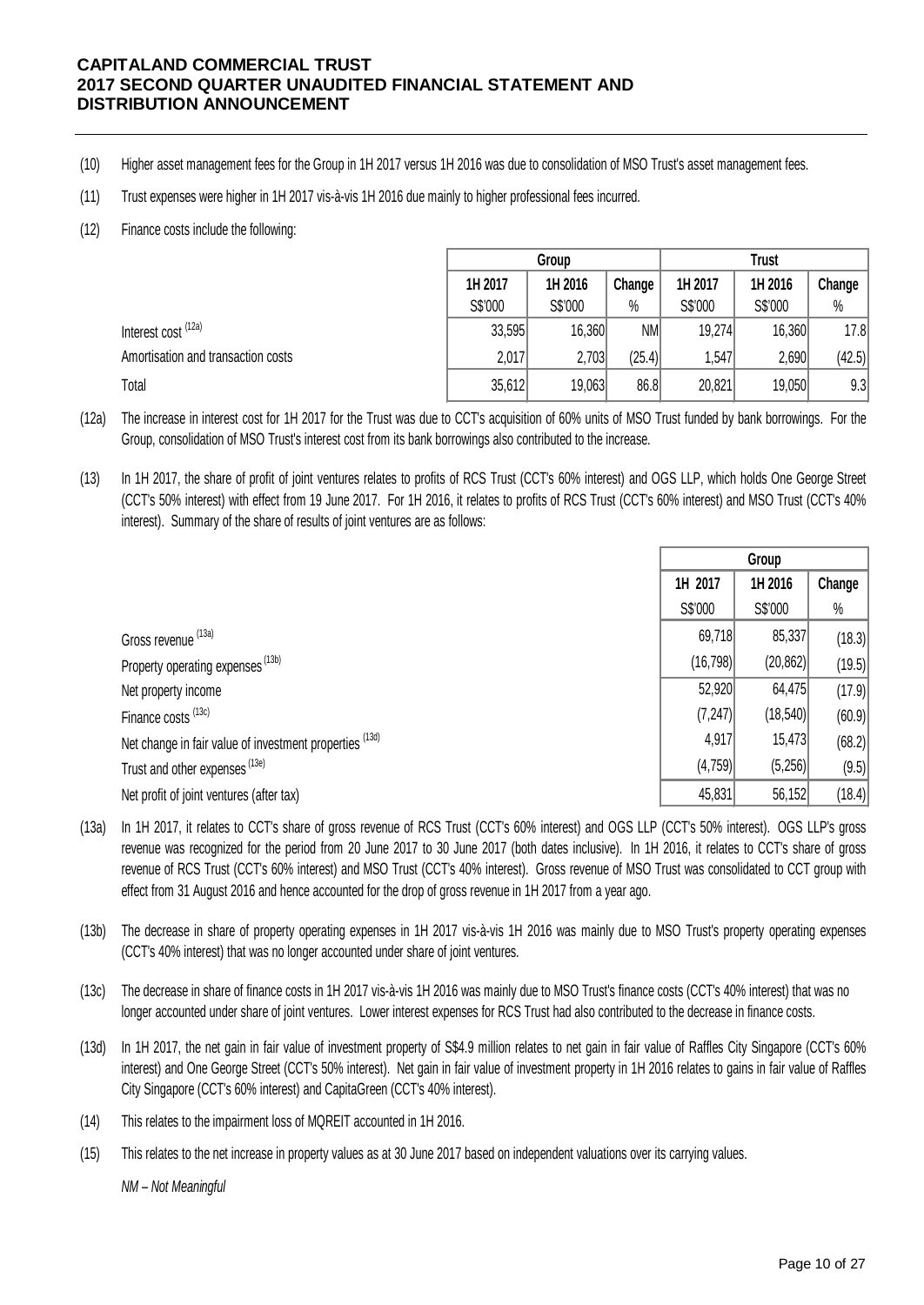- (16) This relates to the divestment fees and related cost incurred in relation to the divestment of One George Street. The amount does not have any impact on CCT's distributable income.
- (17) This relates to the withholding tax paid on the distribution received from MQREIT as well as the tax incurred for the yield stabilization sum for Twenty Anson.
- (18) Included in net tax and other adjustments are the following:

|                                                               | Group   |         |           | <b>Trust</b> |         |        |
|---------------------------------------------------------------|---------|---------|-----------|--------------|---------|--------|
|                                                               | 1H 2017 | 1H 2016 | Change    | 1H 2017      | 1H 2016 | Change |
|                                                               | S\$'000 | S\$'000 | $\%$      | S\$'000      | S\$'000 | $\%$   |
| Asset management fee paid and payable in Units                | 1,858   | 1,875   | (0.9)     | 1,858        | 1,875   | (0.9)  |
| Trustee's fees                                                | 422     | 329     | 28.3      | 319          | 329     | (3.0)  |
| Amortisation and transaction costs (Finance) <sup>(18a)</sup> | 2,017   | 2,703   | (25.4)    | 1,547        | 2,690   | (42.5) |
| Temporary differences and other items <sup>(18b)</sup>        | 477     | (917)   | <b>NM</b> | (16, 423)    | 2,812   | NM     |
| Total                                                         | 4,774   | 3,990   | 19.6      | (12,699)     | 7,706   | N/M    |

(18a) This relates to amortisation of upfront fees and transaction costs incurred on bank borrowings. The fees was lower in 1H 2017 due to lower amortisation and transaction costs incurred.

- (18b) Included in temporary differences and other items were tax-exempt income retained by CCT. In 1H 2017, it included dividend from FOPL, Twenty Anson's yield stabilization sum and MQREIT's net tax-exempt income (1H 2016: net tax-exempt income from MQREIT and Twenty Anson's yield stabilization sum). The amount was retained for anticipated capital expenditure and/or distribution to unitholders.
- (19) This relates to CCT's 60% interest in RCS Trust's distribution in 1H 2017. For 1H 2016, it relates to CCT's 60% and 40% interest in RCS Trust's and MSO Trust's distribution respectively.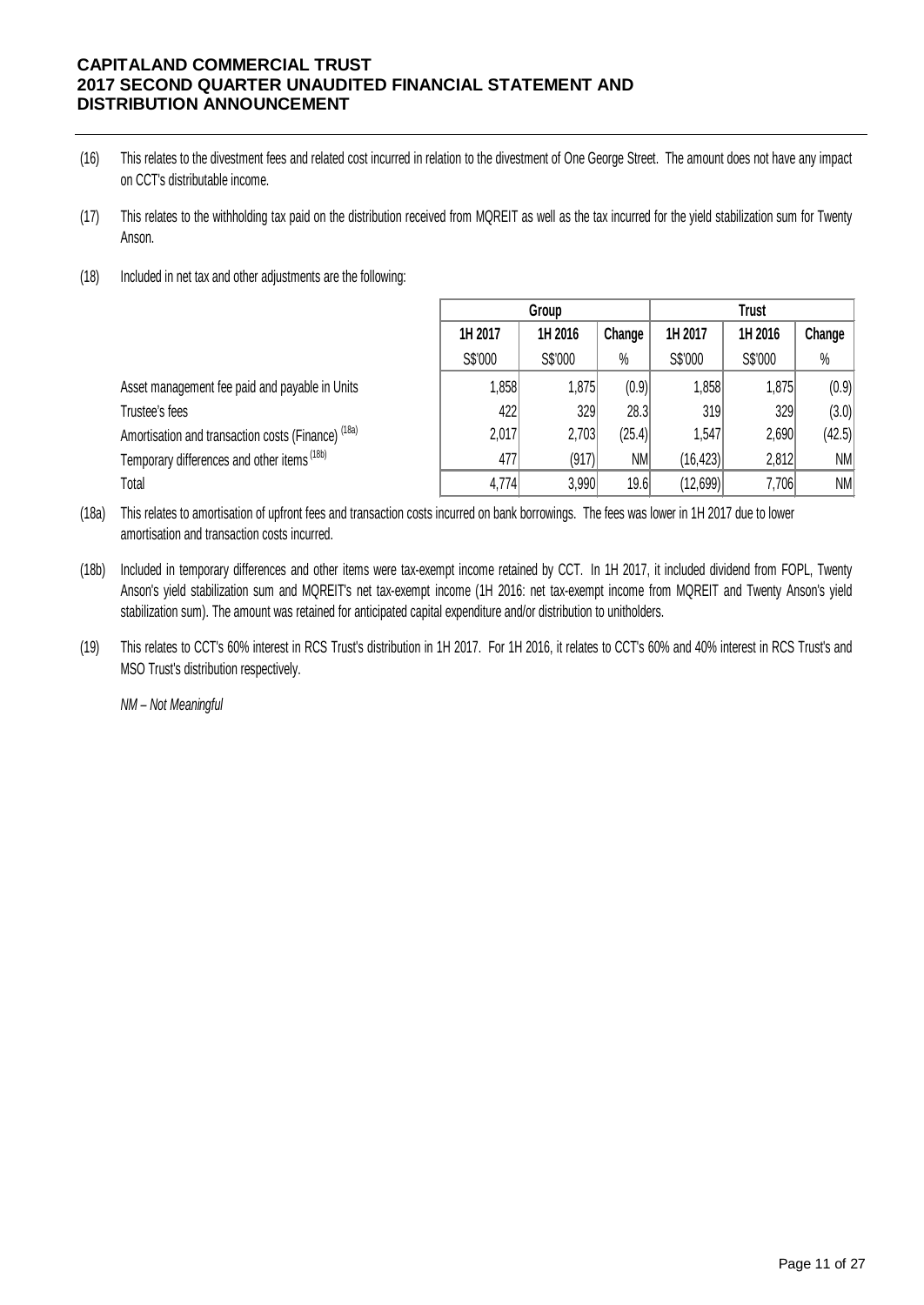## **1(b)(i) Statement of Financial Position as at 30 June 2017 vs 31 December 2016**

|                                          |                | Group       |             |           | <b>Trust</b> |             |           |
|------------------------------------------|----------------|-------------|-------------|-----------|--------------|-------------|-----------|
|                                          | <b>Note</b>    | 30 Jun 2017 | 31 Dec 2016 | Change    | 30 Jun 2017  | 31 Dec 2016 | Change    |
|                                          |                | S\$'000     | S\$'000     | $\%$      | S\$'000      | S\$'000     | $\%$      |
| Non-current assets                       |                |             |             |           |              |             |           |
| Plant and equipment                      |                | 1,185       | 1,439       | (17.7)    | 1,146        | 1,384       | (17.2)    |
| Investment properties                    | 1              | 5,314,000   | 6,590,500   | (19.4)    | 3,698,000    | 4,987,500   | (25.9)    |
| Interest in subsidiaries                 | 2              |             |             |           | 718,044      | 718,043     |           |
| Available-for-sale investment            | 3              | 48,841      | 44,834      | 8.9       | 48,841       | 44,834      | 8.9       |
| Interest in joint ventures               | 4              | 1,498,364   | 1,189,793   | 25.9      | 1,172,574    | 864,393     | 35.7      |
| Intangible asset                         | 5              | 252         | 2,086       | (87.9)    | 252          | 2,086       | (87.9)    |
| Financial derivatives                    | 6              | 3,919       | 20,624      | (81.0)    | 3,919        | 17,405      | (77.5)    |
| <b>Total non-current assets</b>          |                | 6,866,561   | 7,849,276   | (12.5)    | 5,642,776    | 6,635,645   | (15.0)    |
| <b>Current assets</b>                    |                |             |             |           |              |             |           |
| Assets held for sale                     | $\overline{7}$ | 346,000     |             | <b>NM</b> | 346,000      |             | <b>NM</b> |
| Trade and other receivables              |                | 46,126      | 41,636      | 10.8      | 50,498       | 48,574      | 4.0       |
| Cash and cash equivalents                | 8              | 696,844     | 159,962     | <b>NM</b> | 688,107      | 131,537     | <b>NM</b> |
| Financial derivatives                    | 6              |             | 257         | <b>NM</b> |              | 257         | <b>NM</b> |
| <b>Total current assets</b>              |                | 1,088,970   | 201,855     | <b>NM</b> | 1,084,605    | 180,368     | <b>NM</b> |
| <b>Total assets</b>                      | 9              | 7,955,531   | 8,051,131   | (1.2)     | 6,727,381    | 6,816,013   | (1.3)     |
| <b>Current liabilities</b>               |                |             |             |           |              |             |           |
| Trade and other payables                 |                | 47,973      | 52,786      | (9.1)     | 199,817      | 202,800     | (1.5)     |
| Current portion of security deposits     |                | 6,975       | 8,413       | (17.1)    | 6,975        | 8,413       | (17.1)    |
| Interest-bearing liabilities             | 10             | 90,000      |             | <b>NM</b> | 90,000       |             | <b>NM</b> |
| Convertible bonds                        | 11             | 122,937     | 173,450     | (29.1)    | 122,937      | 173,450     | (29.1)    |
| Financial derivatives                    | 6              | 1,143       |             | <b>NM</b> | 1,143        |             | NM        |
| Current tax payable                      |                | 541         | 1,506       | (64.1)    | 312          | 226         | 38.1      |
| <b>Total current liabilities</b>         |                | 269,569     | 236,155     | 14.1      | 421,184      | 384,889     | 9.4       |
| <b>Non-current liabilities</b>           |                |             |             |           |              |             |           |
| Non-current portion of security deposits |                | 41,338      | 52,397      | (21.1)    | 20,645       | 32,627      | (36.7)    |
| Interest-bearing liabilities             | 12             | 2,050,242   | 2,457,182   | (16.6)    | 1,163,302    | 1,570,692   | (25.9)    |
| Financial derivatives                    | 6              | 47,587      | 26,855      | 77.2      | 27,016       | 21,262      | 27.1      |
| <b>Total non-current liabilities</b>     |                | 2,139,167   | 2,536,434   | (15.7)    | 1,210,963    | 1,624,581   | (25.5)    |
| <b>Total liabilities</b>                 |                | 2,408,736   | 2,772,589   | (13.1)    | 1,632,147    | 2,009,470   | (18.8)    |
| Net assets                               |                | 5,546,795   | 5,278,542   | 5.1       | 5,095,234    | 4,806,543   | 6.0       |
| Unitholders' funds                       |                | 5,546,795   | 5,278,542   | 5.1       | 5,095,234    | 4,806,543   | 6.0       |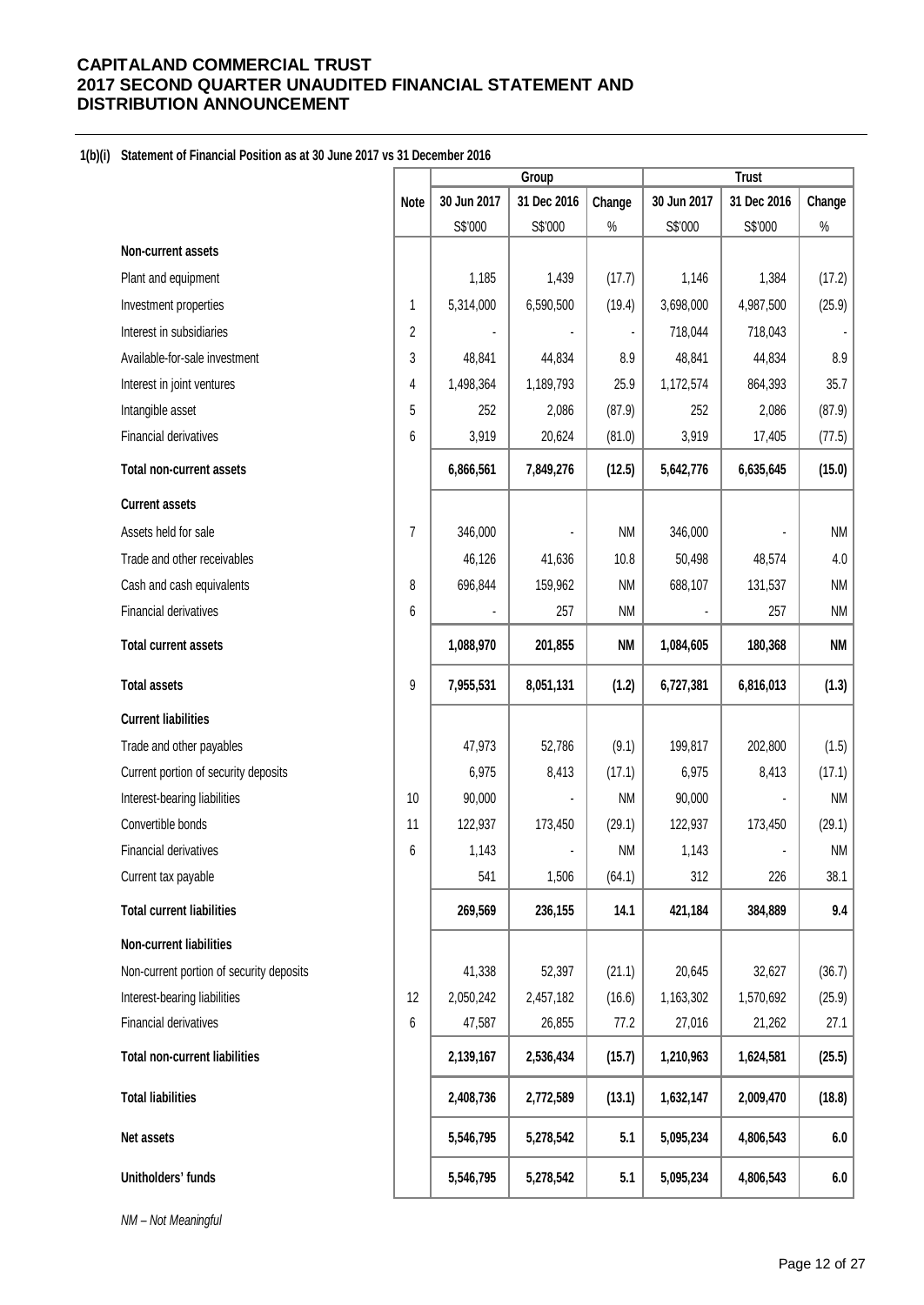#### Notes:

- (1) Investment properties as at 30 June 2017 for the Group and the Trust dropped from that as at 31 December 2016 due to:
	- (a) Divestment of One George Street to OGS LLP following the completion of the Sales and Contribution Agreement between CCT and OGS LLP on 19 June 2017; and
	- (b) Reclassification of Wilkie Edge and Golden Shoe Car Park from investment properties under Non-Current Assets to Assets held for sale under Current Assets as at 30 June 2017.

The lower value of the investment properties was offset partially by an increase in property values for the remaining properties based on independent market valuations as at 30 June 2017.

- (2) Interest in subsidiaries mainly relates to the cost of investments in CCT MTN Pte. Ltd., FOPL and MSO Trust (include unitholder's loan to MSO Trust).
- (3) This relates to CCT's 11.0% stake in MQREIT. The 8.9% increase was due to higher trading price of MQREIT as well as the higher exchange rate of Ringgit to Singapore Dollar.
- (4) This relates to CCT's 60% interest in RCS Trust and CCT's 50% interest in OGS LLP (which holds One George Street) as at 30 June 2017 (31 December 2016: relates to CCT's 60% interest in RCS Trust).
- (5) This relates primarily to the unamortised yield stabilization sum in relation to Twenty Anson.
- (6) This relates to the fair values of cross currency swaps and/or interest rate swaps.
- (7) Assets held for sale relate to the reclassification of Wilkie Edge and Golden Shoe Car Park from Investment Properties in relation to the announcements on 3 July 2017 for the signing of a sale and purchase agreement for the divestment of Wilkie Edge and on 13 July 2017 for the divestment of Golden Shoe Car Park to a joint venture of CCT, CapitaLand, and MEC. The joint venture will redevelop Golden Shoe Car Park into an integrated development. The property values of Wilkie Edge and Golden Shoe Car Park were based on independent market valuations as at 30 June 2017.
- (8) Cash and cash equivalents as at 30 June 2017 increased from 31 December 2016 mainly due to proceeds received from the divestment of One George Street to OGS LLP.
- (9) Total assets were S\$7,955.5 million as at 30 June 2017 (31 December 2016: S\$8,051.1 million). Total deposited property value, including RCS Trust (CCT's 60% interest) and OGS LLP (CCT's 50% interest) as at 30 June 2017 were S\$8,960.6 million (31 December 2016: S\$8,766.4 million).
- (10) This relates to bank borrowings that has been reclassified from Non-Current liabilities due to its maturity date falling within 1 year.
- (11) This relates to the liability component of CB 2017 of principal amount S\$123.2 million which was measured at amortised cost as at 30 June 2017 as compared with principal amount of S\$175.0 million as at 31 December 2016. The reduction was due to the conversion of principal amount of S\$51.8 million CB 2017 into 36.3 million Units at the conversion price of S\$1.4265 in 1H 2017. After 30 June 2017, an additional aggregate amount of S\$78.0 million of CB 2017 was converted into 54.7 million of CCT Units. The outstanding balance of CB 2017 as at 14 July 2017 was S\$45.25 million.
- (12) The interest-bearing liabilities comprised:
	- (a) Unsecured fixed rate notes totaling S\$225.0 million; JPY24.9 billion and HKD585.0 million (hedged via cross currency swaps to S\$425.8 million);
	- (b) Unsecured bank borrowings of S\$525.0 million; and
	- (c) Secured MSO Trust's bank borrowings of S\$890.0 million.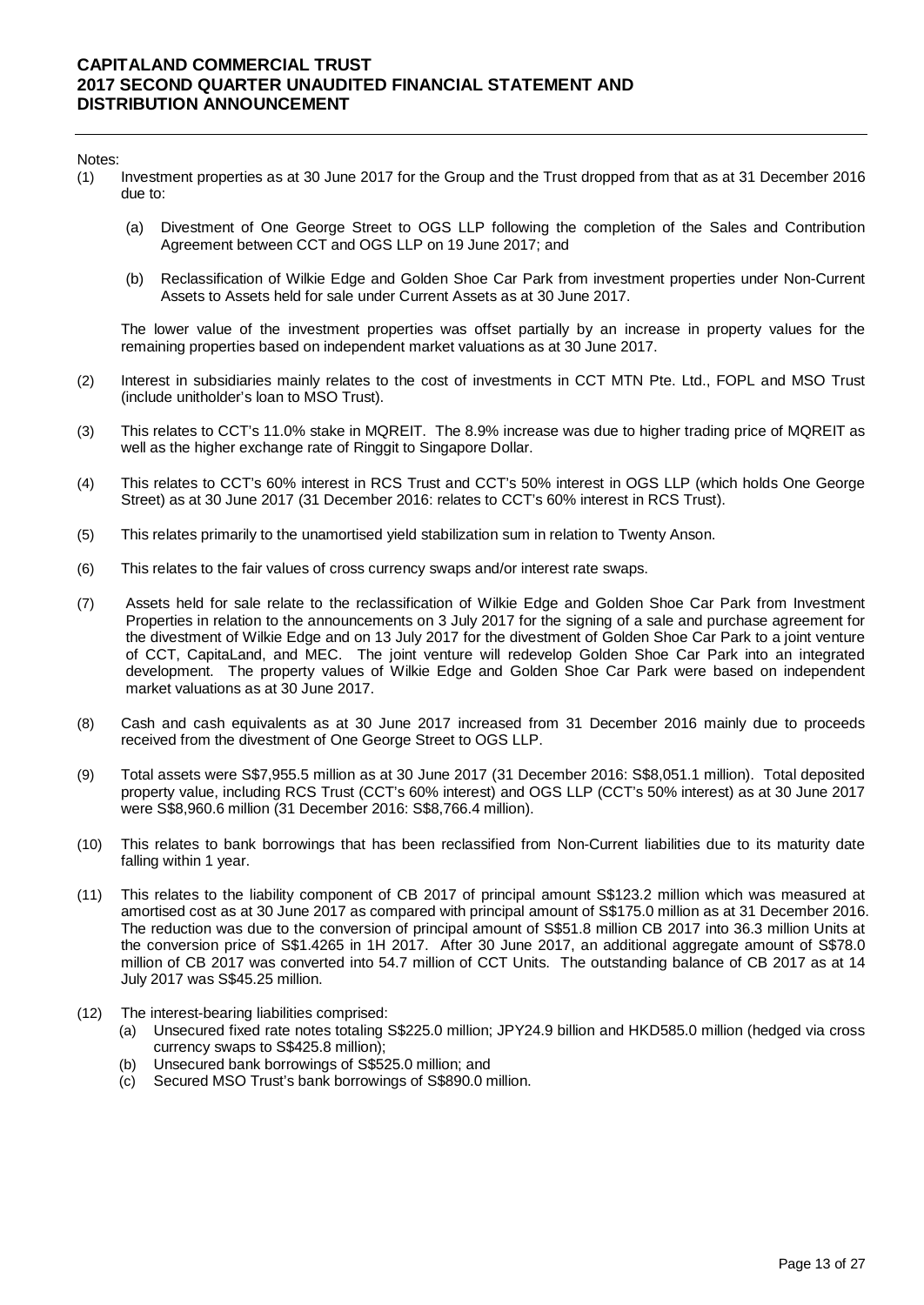#### **1(b)(ii) Aggregate amount of borrowings and debt securities**

|                                                                |             | Group       |        | <b>Trust</b>   |             |        |  |
|----------------------------------------------------------------|-------------|-------------|--------|----------------|-------------|--------|--|
|                                                                | 30 Jun 2017 | 31 Dec 2016 | Change | 30 Jun 2017    | 31 Dec 2016 | Change |  |
|                                                                | S\$'000     | S\$'000     | $\%$   | S\$'000        | S\$'000     | $\%$   |  |
| <b>Secured borrowings</b>                                      |             |             |        |                |             |        |  |
| Amount repayable after one year (1)                            | 890,000     | 890,000     |        |                |             |        |  |
| Less: Unamortised portion of transactions costs <sup>(1)</sup> | (3,060)     | (3,510)     | (12.8) |                |             |        |  |
| Net secured borrowings after one year                          | 886,940     | 886,490     | 0.1    | $\blacksquare$ | ٠           |        |  |
| <b>Unsecured borrowings</b>                                    |             |             |        |                |             |        |  |
| Amount repayable after one year                                | 1,164,926   | 1,572,655   | (25.9) | 1,164,926      | 1,572,655   | (25.9) |  |
| Less: Unamortised portion of transactions costs                | (1,624)     | (1,963)     | (17.3) | (1,624)        | (1,963)     | (17.3) |  |
| Net unsecured borrowings after one year                        | 1,163,302   | 1,570,692   | (25.9) | 1,163,302      | 1,570,692   | (25.9) |  |
| Amount repayable within one year                               | 213,026     | 173,886     | 22.5   | 213,026        | 173,886     | 22.5   |  |
| Less: Unamortised portion of transactions costs                | (89)        | (436)       | (79.6) | (89)           | (436)       | (79.6) |  |
| Net unsecured borrowings within one year                       | 212,937     | 173,450     | 22.8   | 212,937        | 173,450     | 22.8   |  |
| <b>Total unsecured borrowings</b>                              | 1,376,239   | 1,744,142   | (21.1) | 1,376,239      | 1,744,142   | (21.1) |  |
| <b>Total secured and unsecured borrowings</b>                  | 2,263,179   | 2,630,632   | (14.0) | 1,376,239      | 1,744,142   | (21.1) |  |

## Note :

(1) This relates to MSO Trust's borrowings and transactions costs as at 30 June 2017 and 31 December 2016.

## *For information only*

This relates to CCT's 60% interest in the aggregate borrowings of RCS Trust and CCT's 50% interest of OGS LLP which are not included under total *borrowings in the statement of financial position of the Group.*

| For information only |             |           |  |
|----------------------|-------------|-----------|--|
| 30 Jun 2017          | 31 Dec 2016 | Change    |  |
| S\$'000              | S\$'000     | %         |  |
|                      |             |           |  |
| 290,000              |             | ΝM        |  |
| (1,265)              |             | ΝM        |  |
| 288,735              |             | ΝM        |  |
| 288,735              |             | ΝM        |  |
|                      |             |           |  |
| 510,000              | 660,000     | (22.7)    |  |
| (1,500)              | (1,489)     | 0.7       |  |
| 508,500              | 658,511     | (22.8)    |  |
| 150,000              |             | ΝM        |  |
| 150,000              |             | <b>NM</b> |  |
| 658,500              | 658,511     | (0.0)     |  |
|                      |             |           |  |

*Notes :*

*(1) This relates to CCT's 50% of OGS LLP's borrowings and transactions costs as at 30 June 2017.* 

*(2) This relates to CCT's 60% of RCS Trust's borrowings and transactions costs as at 30 June 2017 and 31 December 2016.*

*NM: Not meaningful*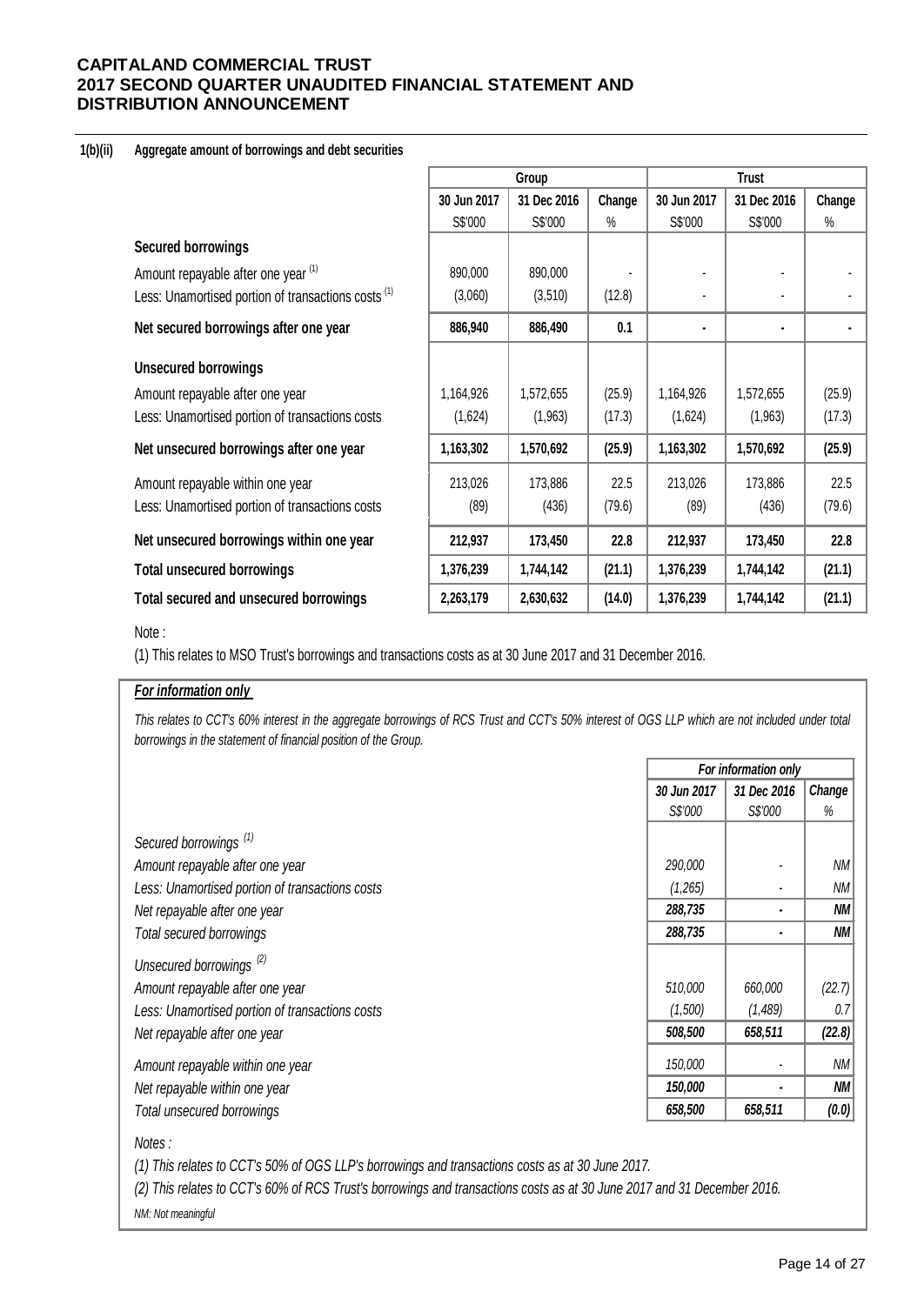## **1(c)(i) Statement of Cash Flow (2Q 2017 vs 2Q 2016)**

|                                                     |                |            | Group     |
|-----------------------------------------------------|----------------|------------|-----------|
|                                                     |                | 2Q 2017    | 2Q 2016   |
|                                                     | <b>Note</b>    | S\$'000    | S\$'000   |
| <b>Operating activities</b>                         |                |            |           |
| Total return for the period before tax              |                | 320,750    | 74,037    |
| Adjustments for:                                    |                |            |           |
| Share of profit of joint ventures                   |                | (25, 885)  | (35, 576) |
| Amortisation of lease incentives                    |                | 1,464      | 291       |
| Amortisation of intangible asset                    |                | 1,021      | 287       |
| Depreciation of plant and equipment                 |                | 86         | 94        |
| Finance costs                                       |                | 17,663     | 9,592     |
| Interest income                                     |                | (247)      | (1, 334)  |
| Loss on disposal of plant and equipment             |                | 96         |           |
| Impairment on available-for-sale investment         |                |            | 8,916     |
| Asset management fees paid and payable in Units     |                | 894        | 909       |
| Net increase in fair value of investment properties |                | (252, 674) | (8,643)   |
| Operating income before working capital changes     |                | 63,168     | 48,573    |
| <b>Changes in working capital</b>                   |                |            |           |
| Trade and other receivables                         |                | (4,784)    | (1, 424)  |
| Trade and other payables                            |                | (46)       | 1,663     |
| Security deposits                                   |                | (11, 973)  | (321)     |
| Cash generated from operating activities            |                | 46,365     | 48,491    |
| Tax expenses paid                                   |                | (549)      | (60)      |
| Net cash from operating activities                  |                | 45,816     | 48,431    |
| <b>Investing activities</b>                         |                |            |           |
| Capital expenditure on investment properties        |                | (1, 354)   | (2, 169)  |
| Purchase of plant and equipment                     |                | (33)       | (183)     |
| Distributions received from joint ventures          |                | 21,430     | 21,654    |
| Interest income received                            |                | 200        | 2,988     |
| Divestment of investment property                   | 1              | 881,578    |           |
| Net cash from investing activities                  |                | 901,821    | 22,290    |
| <b>Financing activities</b>                         |                |            |           |
| Interest paid                                       |                | (22, 110)  | (7, 774)  |
| Payment of transaction costs related to borrowings  |                | (156)      |           |
| Distribution to unitholders                         |                | (6,709)    | (6, 229)  |
| Repayment of interest-bearing liabilities           | $\overline{2}$ | (321, 200) |           |
| Net cash used in financing activities               |                | (350, 175) | (14,003)  |
| Net increase in cash and cash equivalents           |                | 597,462    | 56,718    |
| Cash and cash equivalents at beginning of period    |                | 99,382     | 46,395    |
| Cash and cash equivalents at end of period          |                | 696,844    | 103,113   |

 $\Gamma$ 

 $\overline{\phantom{a}}$ 

Notes:

1) This relates to proceeds from divestment of One George Street to OGS LLP.

2) This relates to repayment of CCT's bank borrowings.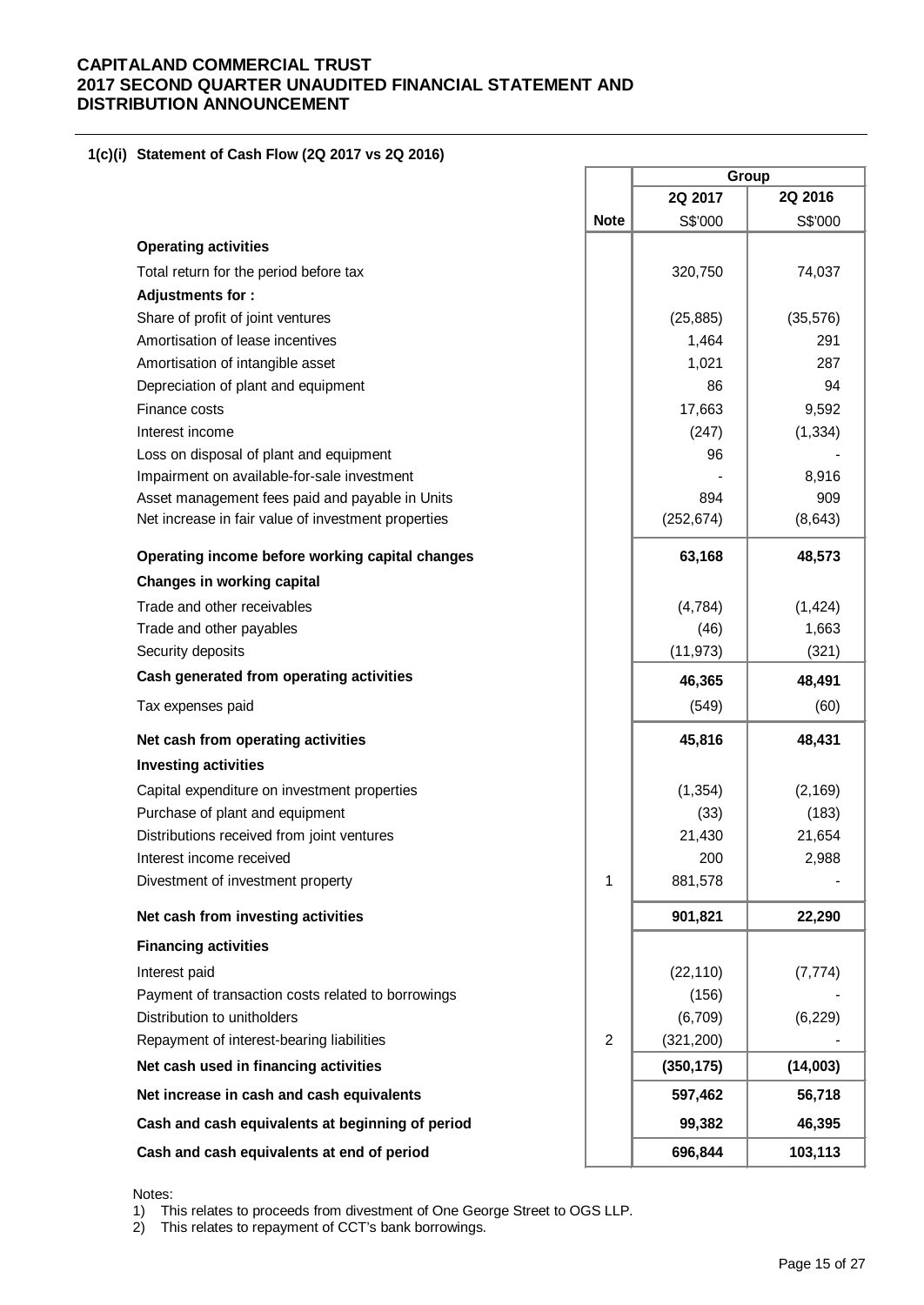# **1(c)(ii) Statement of Cash Flow (1H 2017 vs 1H 2016)**

|                                                          |                | Group      |            |  |  |
|----------------------------------------------------------|----------------|------------|------------|--|--|
|                                                          | <b>Note</b>    | 1H 2017    | 1H 2016    |  |  |
|                                                          |                | S\$'000    | S\$'000    |  |  |
| <b>Operating activities</b>                              |                |            |            |  |  |
| Total return for the period before tax                   |                | 386,649    | 135,916    |  |  |
| Adjustments for:                                         |                |            |            |  |  |
| Share of profit of joint ventures                        |                | (45, 831)  | (56, 152)  |  |  |
| Amortisation of lease incentives                         |                | 2,760      | 608        |  |  |
| Amortisation of intangible asset                         |                | 1,834      | 331        |  |  |
| Depreciation of plant and equipment                      |                | 178        | 173        |  |  |
| Finance costs                                            |                | 35,612     | 19,063     |  |  |
| Loss on disposal of plant and equipment                  |                | 96         |            |  |  |
| Interest income                                          |                | (495)      | (2,656)    |  |  |
| Impairment on available-for-sale investment              |                |            | 8,916      |  |  |
| Asset management fees paid and payable in Units          |                | 1,858      | 1,875      |  |  |
| Net gain in fair value of investment properties          |                | (252, 674) | (8, 643)   |  |  |
| Distribution from available-for-sale investment          |                |            | (1,708)    |  |  |
| Operating income before working capital changes          |                | 129,987    | 97,723     |  |  |
| <b>Changes in working capital</b>                        |                |            |            |  |  |
| Trade and other receivables                              |                | (5,041)    | (1,016)    |  |  |
| Trade and other payables                                 |                | (3, 395)   | 494        |  |  |
| Security deposits                                        |                | (12, 497)  | 440        |  |  |
| Cash generated from operations                           |                | 109,054    | 97,641     |  |  |
| Tax expenses paid                                        |                | (553)      | (232)      |  |  |
| Net cash generated from operating activities             |                | 108,501    | 97,409     |  |  |
| <b>Investing activities</b>                              |                |            |            |  |  |
| Capital expenditure on investment properties             |                | (3, 123)   | (3,668)    |  |  |
| Purchase of plant and equipment                          |                | (261)      | (183)      |  |  |
| Divestment of investment property                        | 1              | 881,578    |            |  |  |
| Distribution received from available-for-sale investment |                |            | 1,708      |  |  |
| Distributions received from joint ventures               |                | 44,383     | 43,668     |  |  |
| Interest income received                                 |                | 586        | 3,520      |  |  |
| Net cash from investing activities                       |                | 923,163    | 45,045     |  |  |
| <b>Financing activities</b>                              |                |            |            |  |  |
| Interest paid                                            |                | (34, 342)  | (17, 282)  |  |  |
| Borrowing transaction costs paid                         |                | (252)      |            |  |  |
| Distribution to unitholders                              |                | (138,988)  | (127, 271) |  |  |
| Proceeds from interest-bearing liabilities               |                |            | 224,000    |  |  |
| Repayment of interest-bearing liabilities                | $\overline{2}$ | (321, 200) | (200,000)  |  |  |
| Net cash used in financing activities                    |                | (494, 782) | (120, 553) |  |  |
| Net increase in cash and cash equivalents                |                | 536,882    | 21,901     |  |  |
| Cash and cash equivalents at beginning of the period     |                | 159,962    | 81,212     |  |  |
| Cash and cash equivalents at end of the period           |                | 696,844    | 103,113    |  |  |

Notes:<br>1) T<br>2) T This relates to proceeds from divestment of One George Street to OGS LLP.

This relates to repayment of CCT's bank borrowings.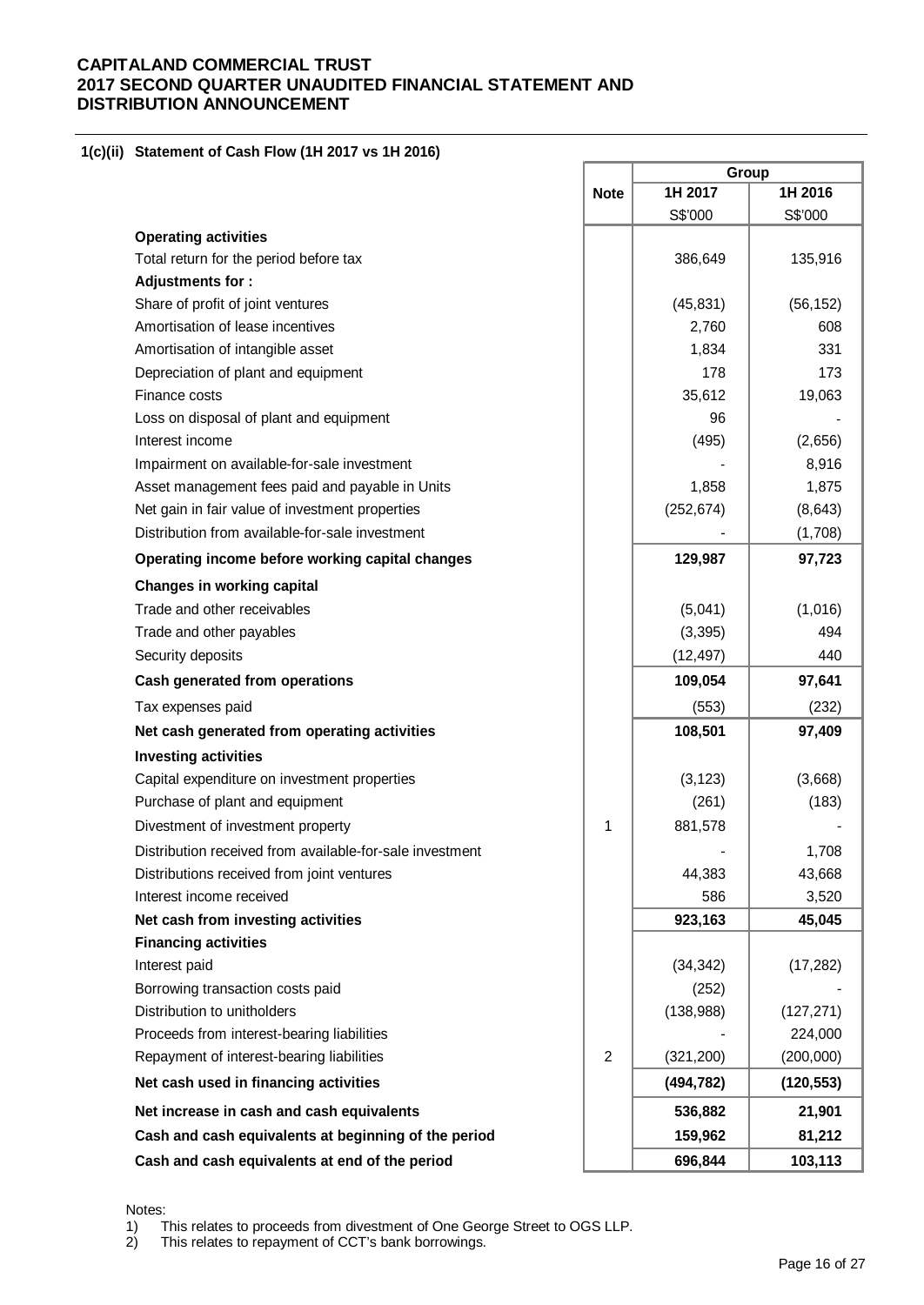## **1(d)(i) Statement of movement in unitholders' funds (2Q 2017 vs 2Q 2016)**

|                                                                     |             | Group     |           | <b>Trust</b> |           |
|---------------------------------------------------------------------|-------------|-----------|-----------|--------------|-----------|
|                                                                     | <b>Note</b> | 2Q 2017   | 2Q 2016   | 2Q 2017      | 2Q 2016   |
|                                                                     |             | S\$'000   | S\$'000   | S\$'000      | S\$'000   |
| Net assets as at beginning of period                                |             | 5,191,183 | 5,134,660 | 4,732,287    | 4,681,079 |
| <b>Operations</b>                                                   |             |           |           |              |           |
| Total return for the period                                         |             | 320,575   | 73,988    | 318,642      | 61,686    |
| Unitholders' transactions                                           |             |           |           |              |           |
| Creation of units:                                                  |             |           |           |              |           |
| - Units issued in respect of RCS Trust's asset management fees      |             | 1,186     | 1,187     | 1,186        | 1,187     |
| - Asset management fee paid and payable in Units                    |             | 894       | 302       | 894          | 302       |
| Conversion of convertible bonds                                     |             | 53,745    |           | 53,745       |           |
| Net increase in net assets resulting from unitholders' transactions |             | 55,825    | 1,489     | 55,825       | 1,489     |
| <b>Movement in reserves</b>                                         |             |           |           |              |           |
| - Available-for-sale reserve                                        | 1           | 1,453     | 9,919     | 1,453        | 9,919     |
| - Capital reserves                                                  | 2           | (2, 173)  |           | (2, 173)     |           |
| - Hedging reserves                                                  | 3           | (20,068)  | 6,793     | (10, 800)    | 9,012     |
| Net decrease in net assets resulting from movement in reserves      |             | (20, 788) | 16,712    | (11, 520)    | 18,931    |
| Net increase in net assets                                          |             | 355,612   | 92,189    | 362,947      | 82,106    |
| Net assets as at end of the period                                  |             | 5,546,795 | 5,226,849 | 5,095,234    | 4,763,185 |

Notes:

(1) This relates to marked to market movement of MQREIT.

(2) The movement in capital reserves relates the option value of principal amount of S\$51.8 million CB 2017 that were converted into 36.3 million Units in 2Q 2017.

(3) The movement in hedging reserves for the Trust relates to the fair value changes of the cross currency and interest rate swaps and the revaluation of JPY and HKD notes. Included in movement for the Group was the subsidiary's (MSO Trust) and the Group's share of movement in hedging reserves of the joint ventures (RCS Trust).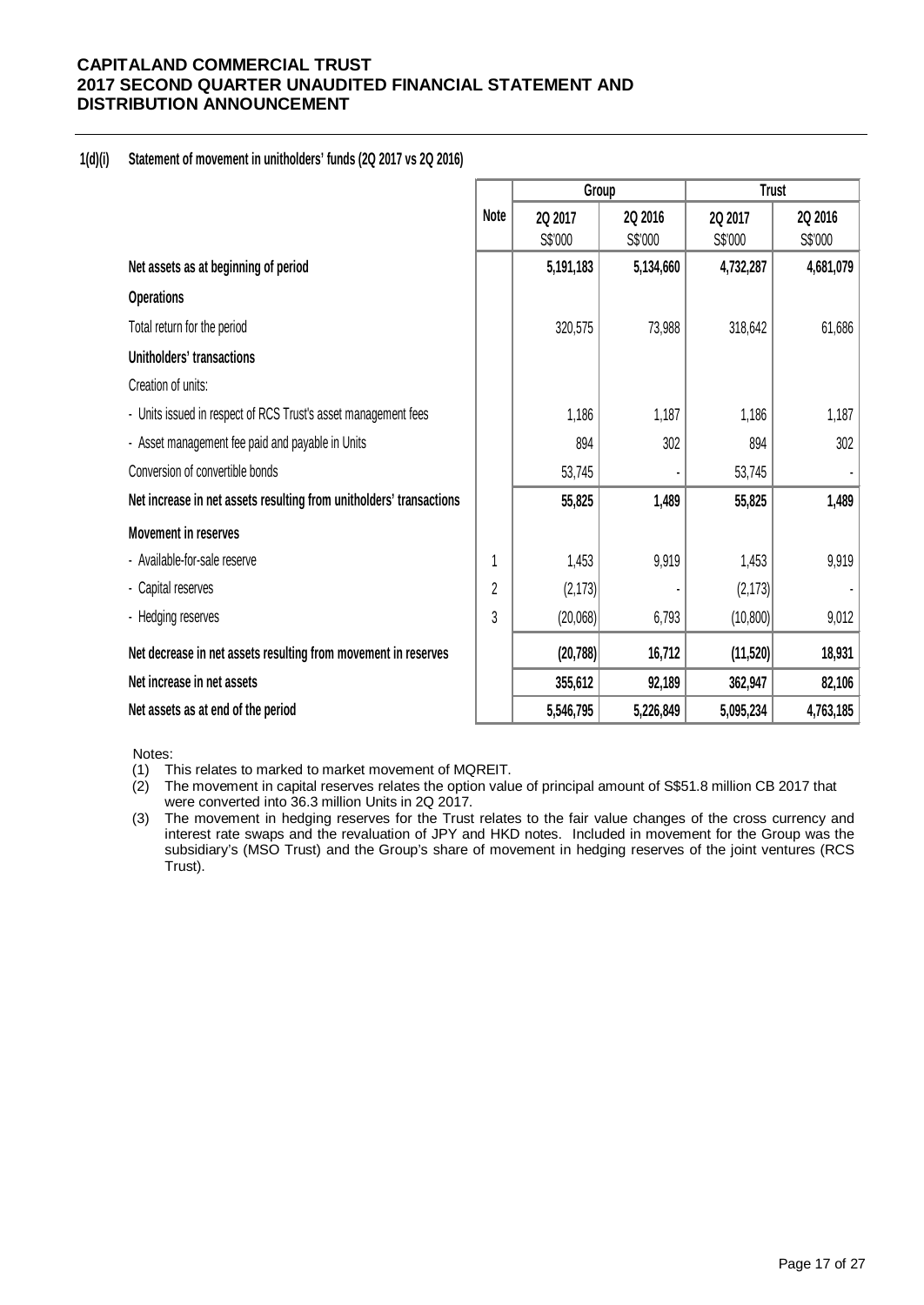## **1(d)(ii) Statement of movement in unitholders' funds (1H 2017 vs 1H 2016)**

|                                                                     |             | Group      |            | <b>Trust</b> |            |  |
|---------------------------------------------------------------------|-------------|------------|------------|--------------|------------|--|
|                                                                     | <b>Note</b> | 1H 2017    | 1H 2016    | 1H 2017      | 1H 2016    |  |
|                                                                     |             | S\$'000    | S\$'000    | S\$'000      | S\$'000    |  |
| Net assets as at beginning of the year                              |             | 5,278,542  | 5,234,136  | 4,806,543    | 4,770,343  |  |
| <b>Operations</b>                                                   |             |            |            |              |            |  |
| Total return for the period                                         |             | 386,335    | 135,690    | 387,749      | 125,416    |  |
| Unitholders' transactions                                           |             |            |            |              |            |  |
| Creation of new units:                                              |             |            |            |              |            |  |
| - Units issued in respect of RCS Trust's asset management fees      |             | 6,603      | 3,419      | 6,603        | 3,419      |  |
| - Asset management fee paid and payable in Units                    |             | 1,857      | 1,269      | 1,857        | 1,269      |  |
| Conversion of convertible bonds                                     |             | 53,745     |            | 53,745       |            |  |
| Distributions to unitholders                                        |             | (138, 988) | (127, 271) | (138, 988)   | (127, 271) |  |
| Net decrease in net assets resulting from unitholders' transactions |             | (76, 783)  | (122, 583) | (76, 783)    | (122, 583) |  |
| <b>Movement in reserves</b>                                         |             |            |            |              |            |  |
| - Available-for-sale reserve                                        |             | 4,007      | 12,487     | 4,007        | 12,487     |  |
| - Capital reserves                                                  | 2           | (2, 173)   |            | (2, 173)     |            |  |
| - Hedging reserves                                                  | 3           | (43, 133)  | (32, 881)  | (24, 109)    | (22, 478)  |  |
| Net increase in net assets resulting from movement in reserves      |             | (41, 299)  | (20, 394)  | (22, 275)    | (9,991)    |  |
| Net increase in net assets                                          |             | 268,253    | (7, 287)   | 288,691      | (7, 158)   |  |
| Net assets as at end of the year                                    |             | 5,546,795  | 5,226,849  | 5,095,234    | 4,763,185  |  |

Notes:

1) This relates to marked to market movement of MQREIT.

2) The movement in capital reserves relates the option value of principal amount of S\$51.8 million CB 2017 that were converted into 36.3 million Units in 1H 2017.

3) The movement in hedging reserves for the Trust relates to the fair value changes of the cross currency and interest rate swaps and the revaluation of JPY and HKD notes. Included in movement for the Group was the subsidiary's (MSO Trust) and the Group's share of movement in hedging reserves of the joint venture (RCS Trust).

#### **Convertible Bonds**

| <b>Principal Amount Outstanding</b> | <b>Maturity Date</b> | <b>Conversion Price</b><br>per Unit as at<br>30 June 2017 |
|-------------------------------------|----------------------|-----------------------------------------------------------|
| <b>ICB 2017</b>                     |                      |                                                           |
| S\$123.25 million 2.5 per cent.     | 12 September 2017    | 1.4265                                                    |

Assuming all the outstanding principle amount of S\$123.25 million of CB 2017 were fully converted at the conversion price of \$1.4265 per unit, the number of new units issued would be 86,400,280, representing 2.9% of the total number of CCT units in issue as at 30 June 2017 (3,006,284,332 Units).

In comparison, as at 30 June 2016, the then outstanding principal amount of CB 2017 of S\$175.0 million would convert to 118,115,550 Units at the conversion price of S\$1.4816, representing 4.0% of the total number of CCT units in issue as at 30 June 2016 (2,956,335,012 Units).

On 14 July 2017, an additional S\$78.0 million of CB 2017 were converted into 54,679,281 new CCT units. The principal amount of CB 2017 outstanding as at 14 July 2017 was S\$45.25 million.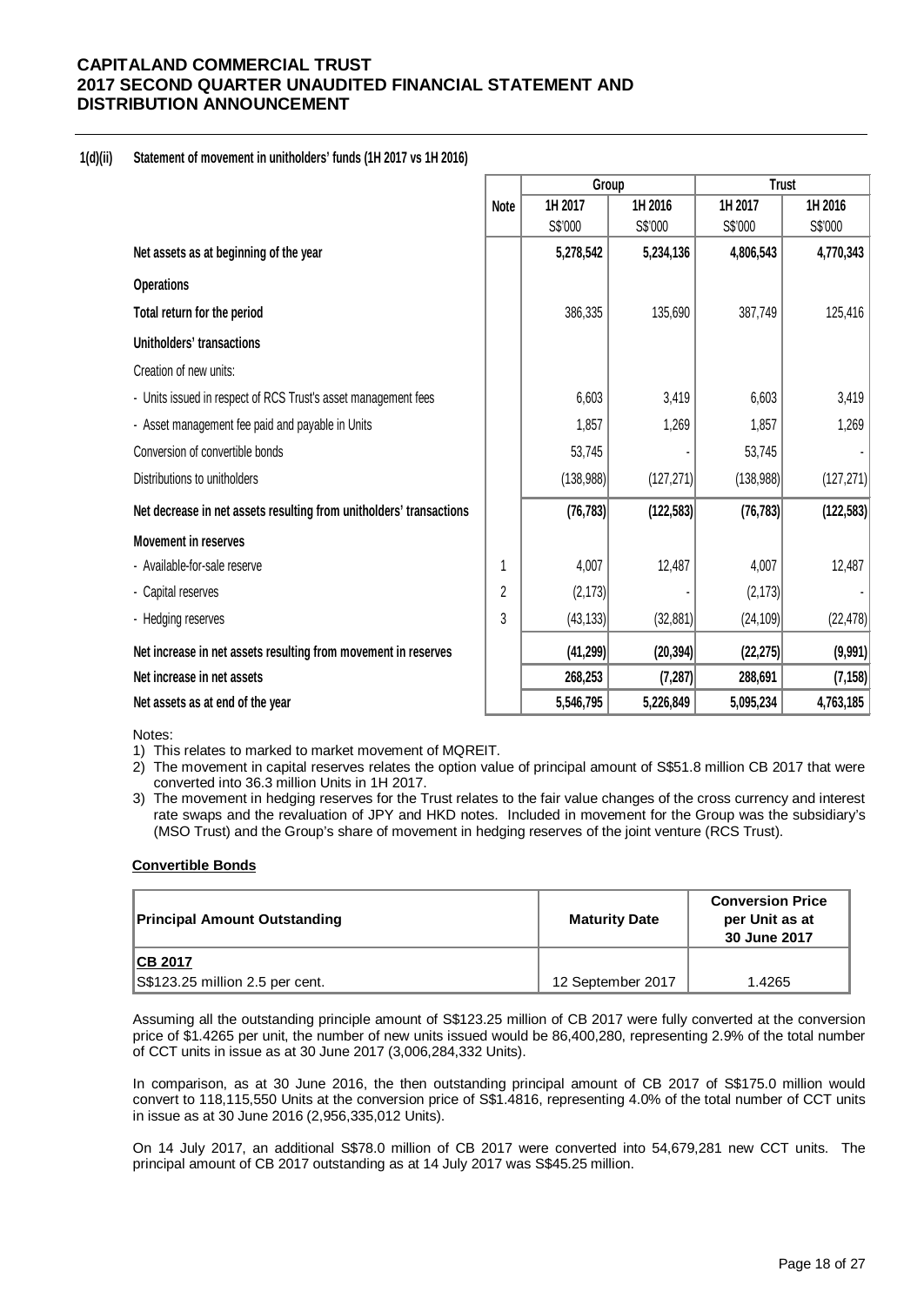## **1(e)(i) Details of any change in the units (2Q 2017 vs 2Q 2016)**

|                                                                                                                | <b>Group and Trust</b> |                  |  |
|----------------------------------------------------------------------------------------------------------------|------------------------|------------------|--|
|                                                                                                                | 2Q 2017<br>Units       | 2Q 2016<br>Units |  |
| Units in issue as at beginning of period                                                                       | 2,969,040,247          | 2,955,321,679    |  |
| New Units issued:                                                                                              |                        |                  |  |
| As payment of asset management fee in relation to RCS Trust (CCT's 60%<br>interest) $(1)$                      | 771,314                | 807,826          |  |
| As payment of asset management fees in relation to Wilkie Edge and<br>One George Street <sup>(1)</sup>         | 195,175                | 205,507          |  |
| Conversion of convertible bonds <sup>(2)</sup>                                                                 | 36,277,596             |                  |  |
| Total issued units as at end of period                                                                         | 3,006,284,332          | 2,956,335,012    |  |
| Estimated new Units to be issued:                                                                              |                        |                  |  |
| for settlement of the asset management fees in relation to Wilkie Edge and One<br>George Street <sup>(3)</sup> | 946,013                |                  |  |
| Total Units issued and estimated new Units to be issued                                                        | 3,007,230,345          | 2,956,335,012    |  |

Notes:

- (1) For 2Q 2017, it relates to payment of base component of asset management fees for 1Q 2017. For 2Q 2016, it relates to payment of both base and performance components of asset management fees for 1Q 2016.
- (2) This relates to the conversion of principal amount of S\$51.8 million of CB due 2017 at the conversion price of \$1.4265 per unit into Units in 2Q 2017.
- (3) This relates to Units to be issued for the payment of 2Q 2017 base component of asset management fees and 1H 2017 performance component of the asset management fees, in 3Q 2017 and 1Q 2018 respectively.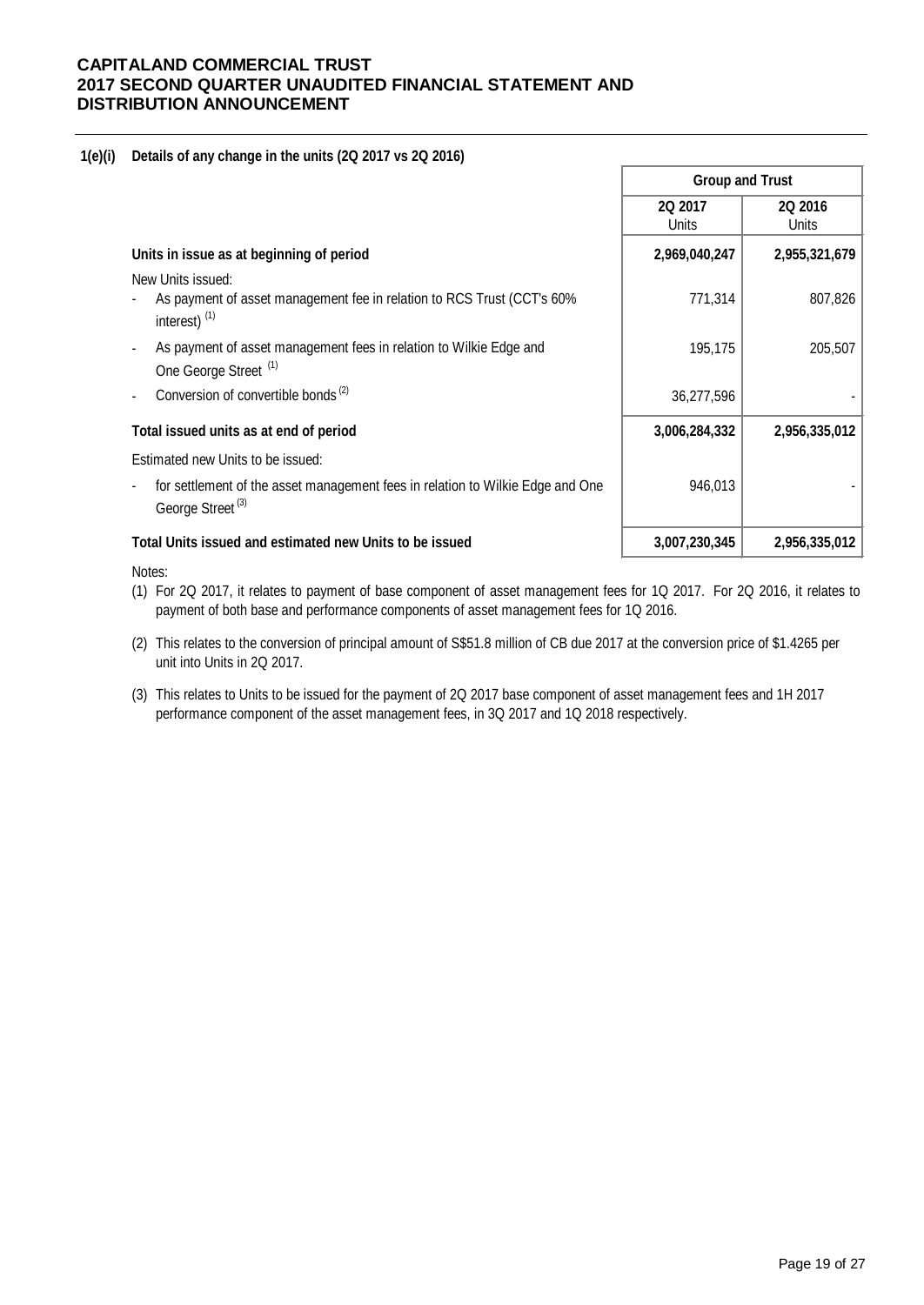## **1(e)(ii) Details of any change in the units (1H 2017 vs 1H 2016)**

|                                                                                                               | <b>Group and Trust</b> |                  |  |
|---------------------------------------------------------------------------------------------------------------|------------------------|------------------|--|
|                                                                                                               | 1H 2017<br>Units       | 1H 2016<br>Units |  |
| Units in issue as at beginning of year                                                                        | 2,963,491,301          | 2,952,931,319    |  |
| New Units issued:                                                                                             |                        |                  |  |
| As payment of asset management fee in relation to RCS Trust (CCT's 60%<br>interest) $(1)$                     | 4,428,032              | 2,475,369        |  |
| As payment of asset management fees in relation<br>to Wilkie Edge and One George Street <sup>(1)</sup>        | 2,087,403              | 928,324          |  |
| Conversion of convertible bonds <sup>(2)</sup>                                                                | 36,277,596             |                  |  |
| Units in issue as at end of the period                                                                        | 3,006,284,332          | 2,956,335,012    |  |
| Estimated new Units to be issued:                                                                             |                        |                  |  |
| in settlement of the asset management fees in relation to Wilkie Edge and One<br>George Street <sup>(3)</sup> | 946,013                |                  |  |
| Total Units issued and estimated new Units to be issued:                                                      | 3,007,230,345          | 2,956,335,012    |  |
| Notes:                                                                                                        |                        |                  |  |

- (1) In 1H 2017, it relates to payment of base component of asset management fee for 4Q 2016 and 1Q 2017 and performance fee for 1Q 2016. component of asset management fee for FY 2016. In 1H 2016, it relates to payment of both base and performance components of asset management fees for 4Q 2015 and base fee component of asset mananagement
- (2) This relates to the conversion of principal amount of S\$51.8 million of CB due 2017 at the conversion price of \$1.4265 per unit into Units in 1H 2017.
- (3) This relates to Units to be issued for the payment of 2Q 2017 base component of asset management fees and 1H 2017 performance component of the asset management fees, in 3Q 2017 and 1Q 2018 respectively.

## **2 Whether the figures have been audited or reviewed, and in accordance with which auditing standard or practice**

The figures have not been audited nor reviewed by our auditors.

#### **3 Where the figures have been audited or reviewed, the auditors' report (including any qualifications or emphasis of matter)**

Not applicable.

#### **4 Whether the same accounting policies and methods of computation as in the issuer's most recent audited annual financial statements have been applied**

The accounting policies and methods of computation applied in the financial statements for the current reporting period are consistent with the audited financial statements for the year ended 31 December 2016.

**5 If there are any changes in the accounting policies and methods of computation, including any required by an accounting standard, what has changed, as well as the reasons for, and the effect of, the change**

Nil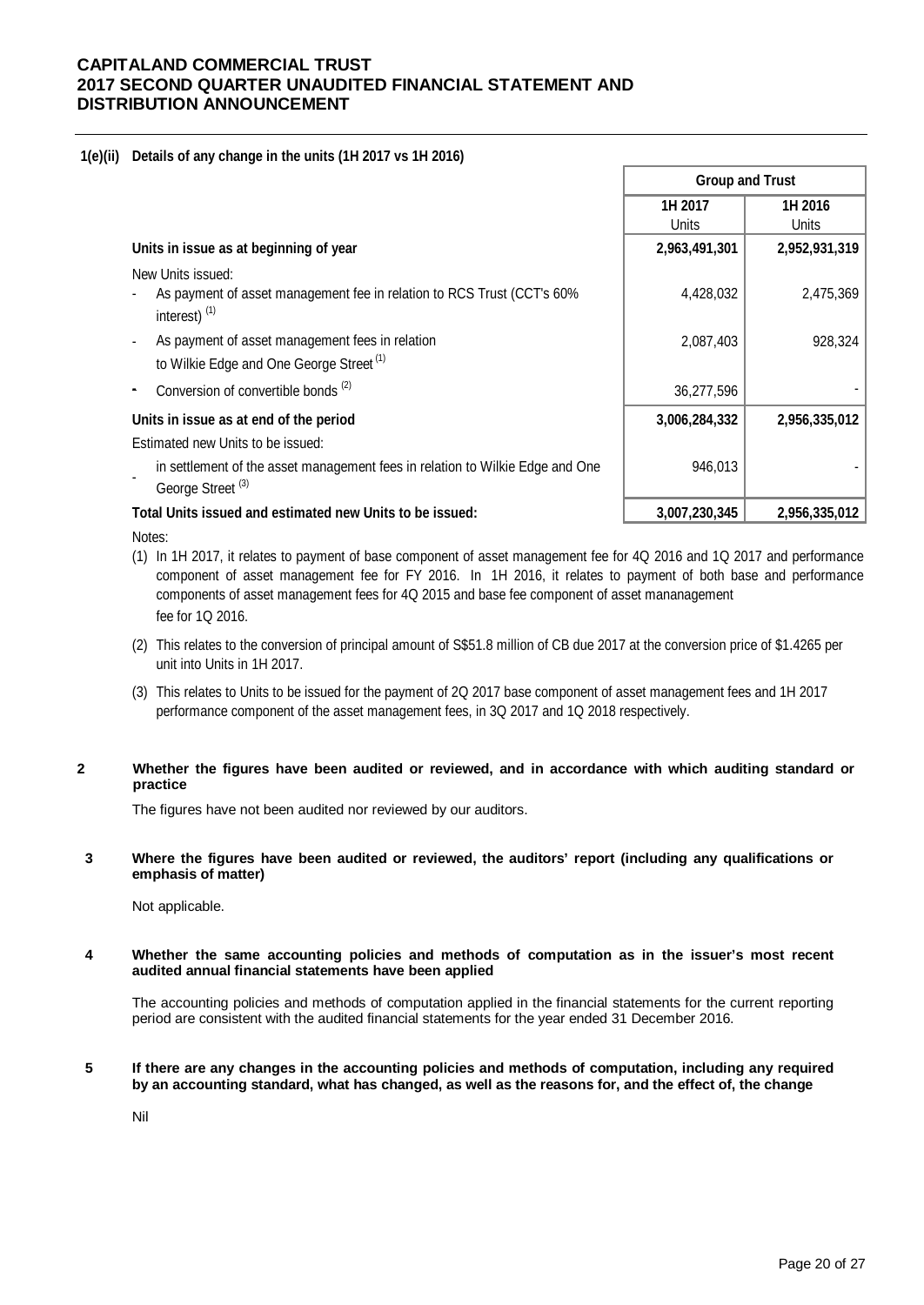## **6 Earnings per unit ("EPU") and distribution per unit ("DPU") for the financial period**

## **EPU (2Q 2017 vs 2Q 2016)**

|                                                                              |             |               | Group             | <b>Trust</b>  |               |
|------------------------------------------------------------------------------|-------------|---------------|-------------------|---------------|---------------|
|                                                                              | <b>Note</b> | 2Q 2017       | 2Q 2016           | 2Q 2017       | 2Q 2016       |
| <b>Basic EPU</b><br>Weighted average number of Units in issue                |             | 2,979,325,536 | 2,956,068,079     | 2,979,325,536 | 2,956,068,079 |
| Based on weighted average number of Units<br>in issue                        | 1           | 10.76c        | 2.50c             | 10.70c        | 2.09c         |
| <b>Diluted EPU</b><br>Weighted average number of Units in issue<br>(diluted) |             | 3,095,528,448 | 3,077,874,203     | 3,095,528,448 | 3,077,874,203 |
| Based on weighted average number of Units<br>in issue (diluted)              | 2           | 10.39c        | 2.46 <sub>c</sub> | 10.33c        | 2.06¢         |

## **EPU (1H 2017 vs 1H 2016)**

|                                                                              |                | Group         |                   | <b>Trust</b>  |                   |
|------------------------------------------------------------------------------|----------------|---------------|-------------------|---------------|-------------------|
|                                                                              | <b>Note</b>    | 1H 2017       | 1H 2016           | 1H 2017       | 1H 2016           |
| <b>Basic EPU</b><br>Weighted average number of Units in issue                |                | 2,972,148,136 | 2,955,268,868     | 2,972,148,136 | 2,955,268,868     |
| Based on weighted average number of Units<br>in issue                        | 1              | 13.00¢        | 4.59 <sub>c</sub> | 13.05¢        | 4.24 <sub>c</sub> |
| <b>Diluted EPU</b><br>Weighted average number of Units in issue<br>(diluted) |                | 3,088,766,275 | 3,077,469,558     | 3,088,766,275 | 3,077,469,558     |
| Based on weighted average number of Units<br>in issue (diluted)              | $\overline{2}$ | 12.60c        | 4.51c             | 12.65c        | 4.18¢             |

Notes:

- (1) In computing the basic EPU, total return for the period after tax and the weighted average number of Units outstanding during the period were used.
- (2) In computing the diluted EPU, the total return for the period after tax and the weighted average number of Units outstanding during the period were adjusted for the effects of all potential dilutive Units arising from the assumed conversion of the outstanding convertible bonds to Units and assumed issuance of Units for the payment of unpaid asset management fees.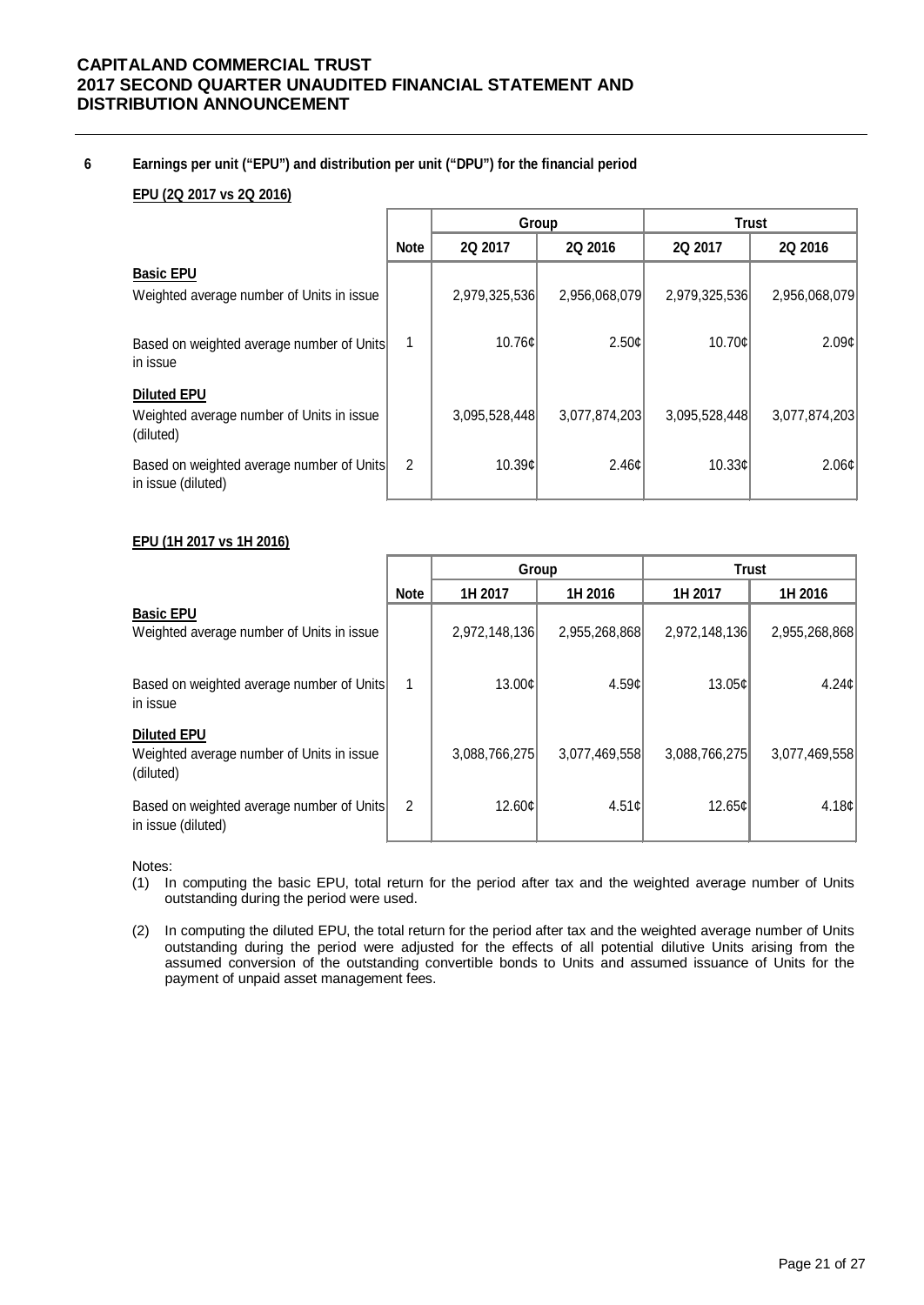## **Distribution per unit ("DPU")**

In computing, the number of Units as at end of the period was used for the computation.

|                           | 2Q 2017       | 2Q 2016           | 1H 2017       | 1H 2016       |  |
|---------------------------|---------------|-------------------|---------------|---------------|--|
| Number of Units in issue  | 3,006,284,332 | 2,956,335,012     | 3,006,284,332 | 2,956,335,012 |  |
| DPU for period (adjusted) | 2.27¢         | 2.20 <sub>¢</sub> | 4.59c         | 4.39c         |  |

Note:

(1) The adjusted DPU for 2Q 2017 and 1H 2017 were computed based on number of units in issue as at 14 July 2017, which included the number of units issued arising from the conversion of a principal amount of S\$78.0 million of CB 2017. The actual quantum of DPU will be announced on books closure date being Thursday, 27 July 2017, when the total amount of CB 2017 conversion notices received before books closure date are tabulated to determine the final number of CCT units that are entitled to CCT's 1H 2017 distributable income.

#### **7 Net asset value ("NAV") / Net tangible asset ("NTA") per Unit based on Units in issue at the end of the period.**

|                                                                                    |      | Group         |               | <b>Trust</b>  |               |
|------------------------------------------------------------------------------------|------|---------------|---------------|---------------|---------------|
|                                                                                    | Note | 30 Jun 2017   | 31 Dec 2016   | 30 Jun 2017   | 31 Dec 2016   |
| Number of Units in issue at end of the period                                      |      | 3,006,284,332 | 2,963,491,301 | 3,006,284,332 | 2,963,491,301 |
| NAV (S\$'000)                                                                      |      | 5,546,795     | 5,278,542     | 5,095,234     | 4,806,543     |
| NTA (S\$'000)                                                                      |      | 5,546,543     | 5,276,456     | 5,094,982     | 4,804,457     |
| NAV per Unit                                                                       |      | \$1.85        | \$1.78        | \$1.69        | \$1.62        |
| NTA per Unit                                                                       |      | \$1.84        | \$1.78        | \$1.69        | \$1.62        |
| Adjusted NAV / NTA per Unit (excluding the<br>distributable income to unitholders) |      | \$1.80        | \$1.73        | \$1.65        | \$1.57        |

Note:

(1) NAV and NTA per Unit were computed based on NAV and NTA over the number of Units issued as at end of the period respectively.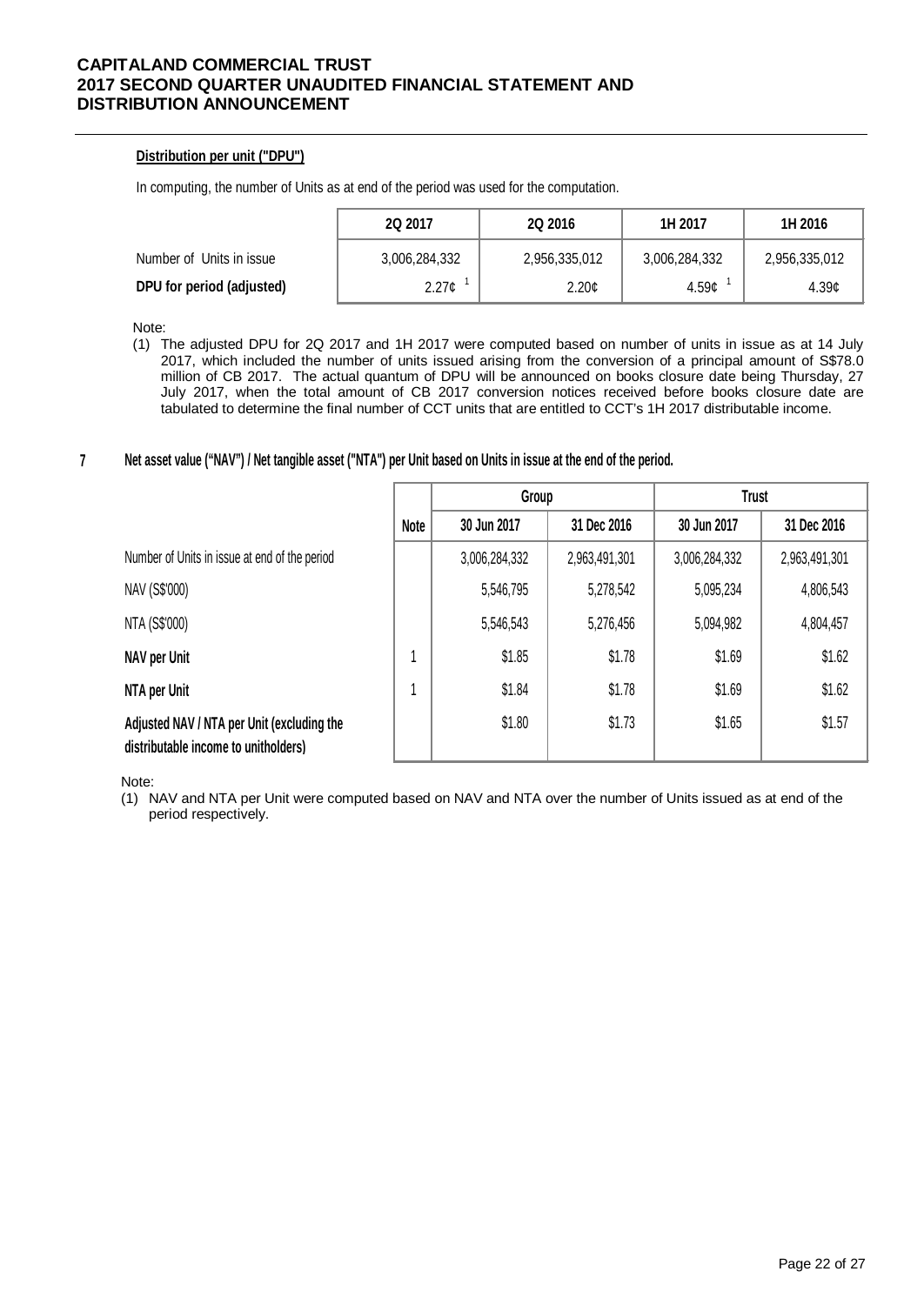## **8 Review of the performance**

|                                                      | Group     |                   |           |           |                |           |
|------------------------------------------------------|-----------|-------------------|-----------|-----------|----------------|-----------|
| <b>Statement of Total Return</b>                     | 2Q 2017   | 2Q 2016           | Change    | 1H 2017   | 1H 2016        | Change    |
|                                                      | S\$'000   | S\$'000           | $\%$      | S\$'000   | S\$'000        | $\%$      |
| Gross revenue                                        | 87,495    | 67,572            | 29.5      | 177,020   | 134,429        | 31.7      |
| Property operating expenses                          | (18, 392) | (16, 121)         | 14.1      | (38,062)  | (30, 950)      | 23.0      |
| Net property income                                  | 69,103    | 51,451            | 34.3      | 138,958   | 103,479        | 34.3      |
| Interest income                                      | 247       | 1,334             | (81.5)    | 495       | 2,656          | (81.4)    |
| Investment income                                    |           |                   |           |           | 1,708          | <b>NM</b> |
| Amortisation of intangible asset                     | (1,021)   | (287)             | <b>NM</b> | (1,834)   | (331)          | <b>NM</b> |
| Asset management fees:                               |           |                   |           |           |                |           |
| - Base fees                                          | (1,649)   | (1, 323)          | 24.6      | (3,356)   | (2,624)        | 27.9      |
| - Performance fees                                   | (2, 427)  | (2,217)           | 9.5       | (5,067)   | (4, 579)       | 10.7      |
| Trust expenses                                       | (1, 173)  | (632)             | 85.6      | (2, 214)  | (1,209)        | 83.1      |
| Finance costs                                        | (17,663)  | (9,592)           | 84.1      | (35, 612) | (19,063)       | 86.8      |
| Net income before share of profit of joint ventures  | 45,417    | 38,734            | 17.3      | 91,370    | 80,037         | 14.2      |
| Share of profit (net of tax) of:                     |           |                   |           |           |                |           |
| - Joint ventures                                     | 25,885    | 35,576            | (27.2)    | 45,831    | 56,152         | (18.4)    |
| Net income                                           | 71,302    | 74,310            | (4.0)     | 137,201   | 136,189        | 0.7       |
| Impairment of available-for-sale investment          |           | (8,916)           |           |           | (8,916)        | <b>NM</b> |
| Net gain in fair value of investment properties      | 252,674   | 8,643             |           | 252,674   | 8,643          | <b>NM</b> |
| Transaction costs on disposal of investment property | (3,226)   |                   |           | (3,226)   | $\blacksquare$ | <b>NM</b> |
| Total return for the period before tax               | 320,750   | 74,037            | <b>NM</b> | 386,649   | 135,916        | NM        |
| Tax expense                                          | (175)     | (49)              | <b>NM</b> | (314)     | (226)          | 38.9      |
| Total return for the period after tax                | 320,575   | 73,988            | <b>NM</b> | 386,335   | 135,690        | <b>NM</b> |
| <b>Distribution Statement</b>                        |           |                   |           |           |                |           |
| Net income before share of profit of joint ventures  | 45,417    | 38,734            | 17.3      | 91,370    | 80,037         | 14.2      |
| Net tax and other adjustments                        | 866       | 3,043             | (71.5)    | 4,774     | 3,990          | 19.6      |
| Distribution from joint ventures                     | 23,184    | 23,311            | (0.5)     | 44,615    | 45,906         | (2.8)     |
| Distributable income to unitholders                  | 69,467    | 65,088            | 6.7       | 140,759   | 129,933        | 8.3       |
| DPU for the period (adjusted)                        | 2.27c     | 2.20 <sub>¢</sub> | 3.2       | 4.59c     | 4.39c          | 4.6       |
| Annualised                                           | 9.10c     | 8.85c             | 2.8       | 9.26c     | 8.83c          | 4.9       |

*NM – Not Meaningful*

## **Review of CCT Group's performance 2Q 2017 vs 2Q 2016**

- a) Gross revenue for 2Q 2017 was S\$87.5 million, an increase of S\$19.9 million or 29.5% over 2Q 2016. The increase was mainly due to contribution from CapitaGreen.
- b) Property operating expenses for 2Q 2017 were S\$18.4 million, an increase of S\$2.3 million or 14.1% from 2Q 2016. The increase was mainly due to the consolidation of property expenses of CapitaGreen but offset by lower property tax.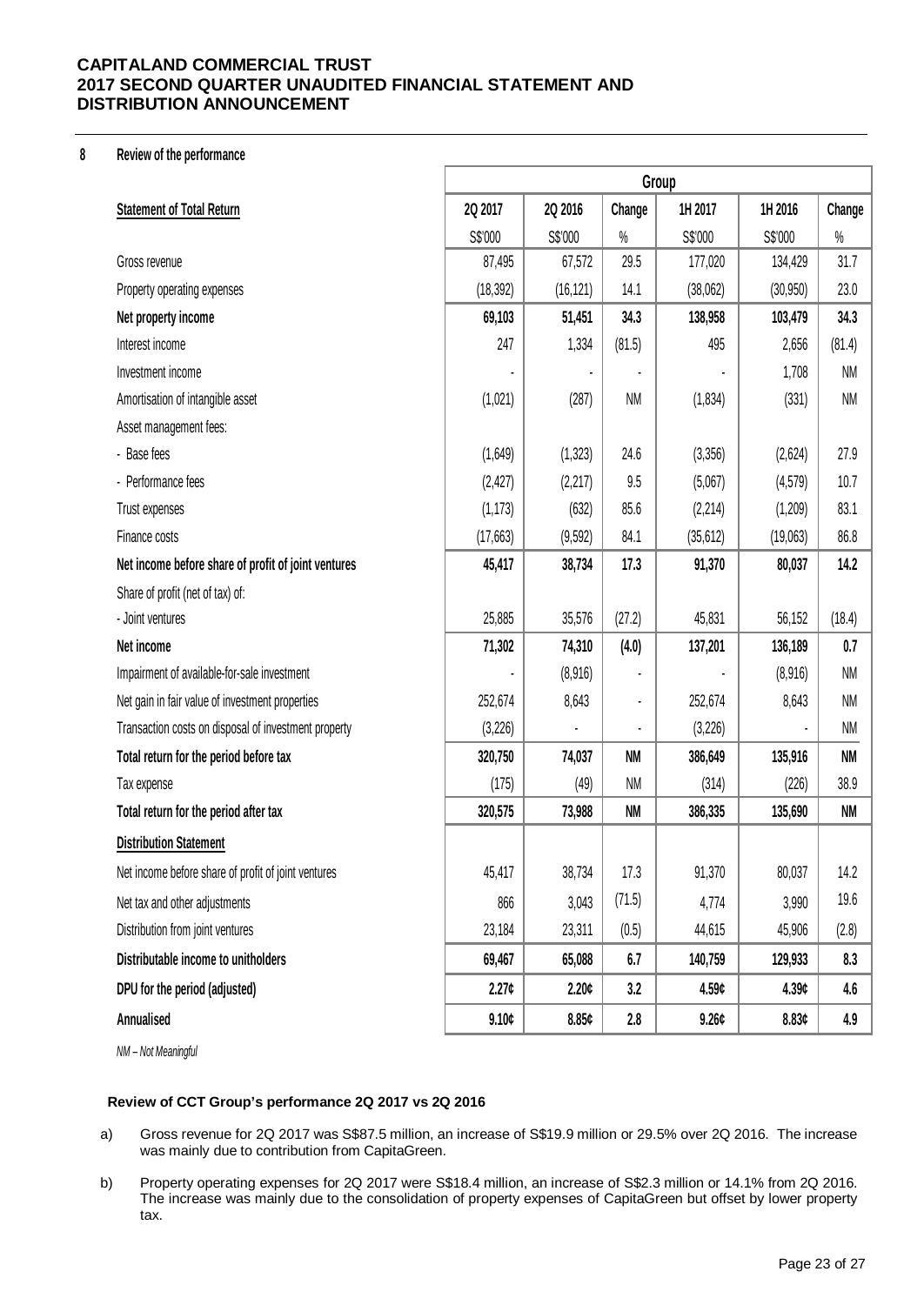- c) Amortisation expense relates to the amortisation of intangible asset. The increase was due to higher yield stabilization sum required for Twenty Anson. Amortisation expense does not affect distributable income.
- d) Trust expenses in 2Q 2017 of S\$1.2 million were higher than 2Q 2016 by S\$0.5 million or 85.6% mainly due to higher professional fees.
- e) Finance costs of S\$17.7 million for 2Q 2017 were S\$8.1 million or 84.1% higher than the same quarter last year largely due to consolidation of MSO Trust's finance costs of S\$7.4 million and higher borrowings incurred for the acquisition of 60% interest in MSO Trust (holds CapitaGreen).
- f) Share of profit of joint ventures for 2Q 2017 relates to CCT's share of profits of RCS Trust (CCT's 60% interest) and OGS LLP (CCT's 50% interest), while for 2Q 2016, it relates to CCT's share of profits of RCS Trust (CCT's 60% interest) and MSO Trust (CCT's 40% interest).
- g) The distributable income to unitholders of S\$69.5 million for 2Q 2017 was S\$4.4 million or 6.7% higher than that of 2Q 2016. The increase was largely due to increased distribution received from MSO Trust (holds CapitaGreen).

#### **Review of CCT Group's performance 1H 2017 vs 1H 2016**

- a) Gross revenue of S\$177.0 million in 1H 2017 was higher than 1H 2016 by S\$42.6 million or 31.7%. The increase was primary due to consolidation of MSO Trust's gross revenue.
- b) Property operating expenses for 1H 2017 of S\$38.1 million were higher than 1H 2016 by S\$7.1 million or 23.0%. The increase was mainly due to consolidation of MSO Trust's property operating expenses as well as increase in property reimbursement expenses and ad-hoc maintenance and repairs.
- c) Amortisation expense relates to the amortisation of intangible asset. The amount for 1H 2017 of S\$1.8 million was higher than 1H 2016 of S\$0.3 million mainly due to higher yield stabilization sum required for Twenty Anson. Amortisation expense does not affect distributable income.
- d) Trust expenses in 1H 2017 of S\$2.2 million were higher than 1H 2016 by S\$1.0 million or 83.1% mainly due to higher professional fees incurred.
- e) Finance costs of S\$35.6 million for 1H 2017 were S\$16.5 million or 86.8% higher compared with 1H 2016, mainly due to consolidation of MSO Trust's interest cost from its bank borrowings and also interest cost incurred from the borrowings required to fund CCT's acquisition of 60% units of MSO Trust.
- f) Share of profit of joint ventures for 1H 2017 relates to CCT's share of profits of RCS Trust (CCT's 60% interest) and OGS LLP (CCT's 50% interest) while for 1H 2016, it relates to CCT's share of profits of RCS Trust (CCT's 60% interest) and MSO Trust (CCT's 40% interest).
- g) The distributable income to unitholders in 1H 2017 of S\$140.8 million was 8.3% higher than 1H 2016 of S\$129.9 million. The bulk of the increase was contributed by MSO Trust (holds CapitaGreen).

#### **9 Variance from Previous Forecast / Prospect Statement**

CCT has not disclosed any forecast to the market.

#### **10 Commentary on the competitive conditions of the industry in which the group operates and any known factors or events that may affect the group in the next reporting period and the next 12 months**

CCT's distributable income for 2Q 2017 of S\$69.5 million increased by 6.7% from that of 2Q 2016, largely contributed by CapitaGreen, given the increase in CCT's ownership from 40% to 100% from 31 August 2016. CapitaGreen continued to be a significant contributor to CCT's distributable income and mitigated negative rent reversions experienced by other assets in the portfolio.

Despite market headwinds, CCT's portfolio remained resilient with 97.6% occupancy rate which is higher than core central business district ("Core CBD") market occupancy rate of 94.1% in 2Q 2017. With proactive leasing efforts, only about 2% of leases by occupied office net lettable area are due for renewal in the next half year of 2017, of which 0.8% are in advanced negotiations. We will continue with our proactive efforts to attract and retain tenants to mitigate leasing risk.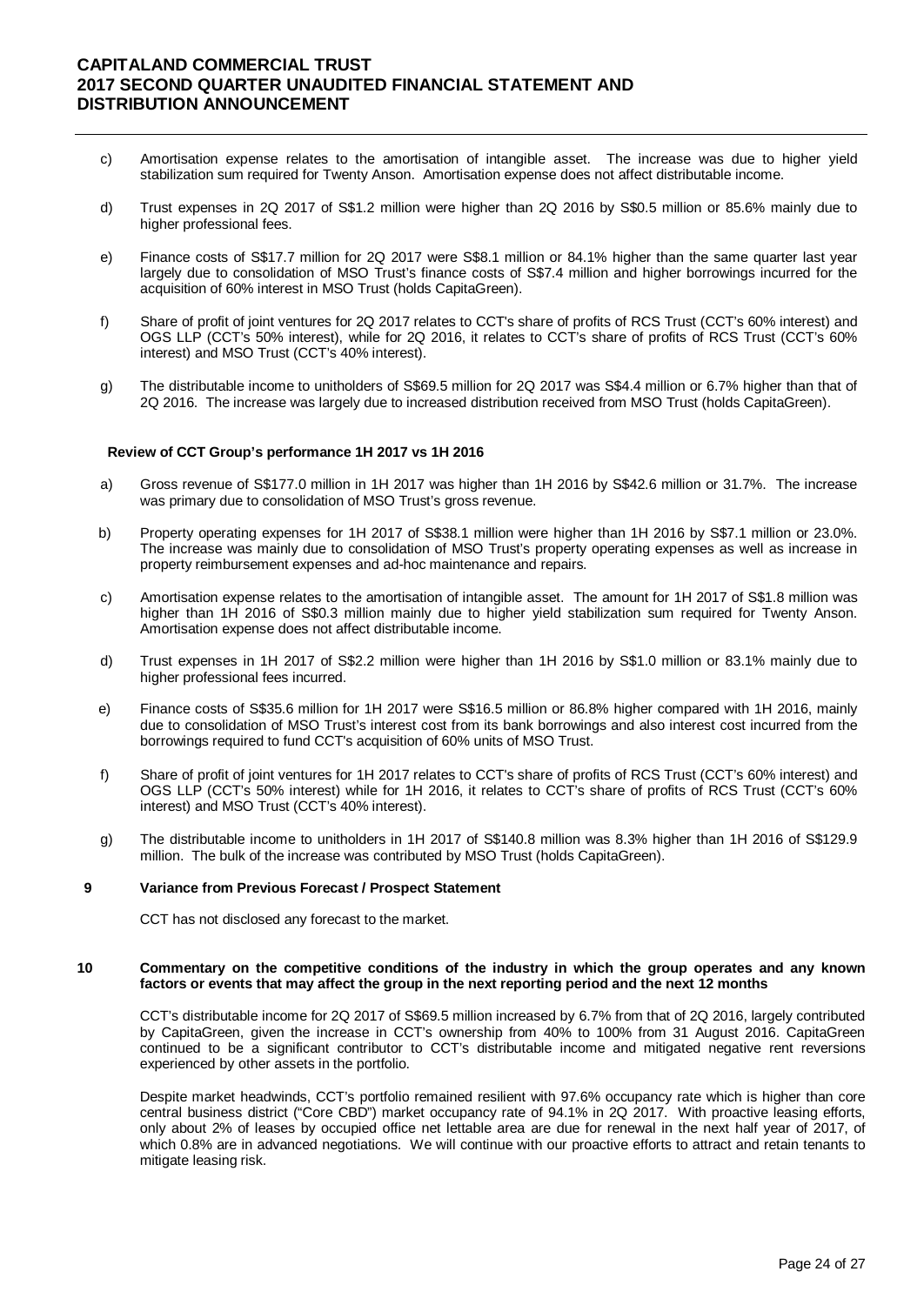As at 14 July 2017, CCT received conversion notices for aggregate principal amount of S\$129.8 million of CCT's convertible bonds due 12 September 2017, which translates to additional 91.0 million of new CCT units issued.

In line with the Trust's portfolio reconstitution strategy, the Manager had announced the following:

- (a) 19 June 2017, completion of the divestment of One George Street to OGS LLP, a joint venture in which CCT has a 50% interest;
- (b) 3 July 2017 to divest Wilkie Edge for a consideration of S\$280.0 million or S\$1,812 per square foot based on the building's net lettable area. The sale is expected to be completed in September 2017; and
- (c) 13 July 2017, CCT, CapitaLand and MEC formed a joint venture to redevelop Golden Shoe Car Park into a landmark integrated development. CCT and CapitaLand will each holds a 45% interest, and MEC holds a 10% interest in two unlisted special purpose sub-trusts, namely Glory Office Trust and Glory SR Trust, set up to own the office and serviced residence components of the development respectively.

The proceeds from the sale of One George Street and Wilkie Edge will be deployed for repayment of borrowings, redevelopment of Golden Shoe Car Park and other general corporate funding requirements.

In 2Q 2017, FOPL, which held Twenty Anson before the property was transferred to CCT, paid a dividend of S\$13.8 million to CCT. The dividend received from FOPL forms part of the tax-exempt income of CCT. Cumulatively, CCT's retained net tax-exempt income as at 30 June 2017 was S\$37.1 million. The Manager deployed S\$3.1 million of this tax-exempt income for capital expenditure, leaving a balance of S\$34.0 million. The Manager will evaluate various options for the utilization of tax-exempt income retained, including for capital expenditure or future distributions to unitholders.

#### **Outlook**

Based on data from CBRE Pte. Ltd., Singapore's Core CBD occupancy rate eased to 94.1% while that of Grade A office saw a dip by 1.1% to 95.5%. Average monthly market rent for Grade A offices remained flat at S\$8.95 per square foot in 2Q 2017 after being on the decline since 1Q 2015.

As at 30 June 2017, CCT's average office portfolio rent per month remained flat at S\$9.18 quarter-on-quarter. Given the higher expiring rental rates of CCT portfolio relative to market rental rates, there will be continued pressure on the net property income of CCT.

In line with CCT's portfolio reconstitution strategy to recycle capital for growth opportunities, the Trust has completed the sale of 50% of One George Street on 19 June 2017 and the sale of Golden Shoe Car Park to a joint venture for redevelopment. The completion of the sale of Wilkie Edge is expected in September 2017. The Manager will use the divestment proceeds to fund CCT's share of capital required for the redevelopment of GSCP and reduce CCT's existing borrowings. The Manager will also use some of the divestment gains to make up for the loss of distributable income contributions in 2H 2017 from One George Street (50%) and Wilkie Edge over the same period.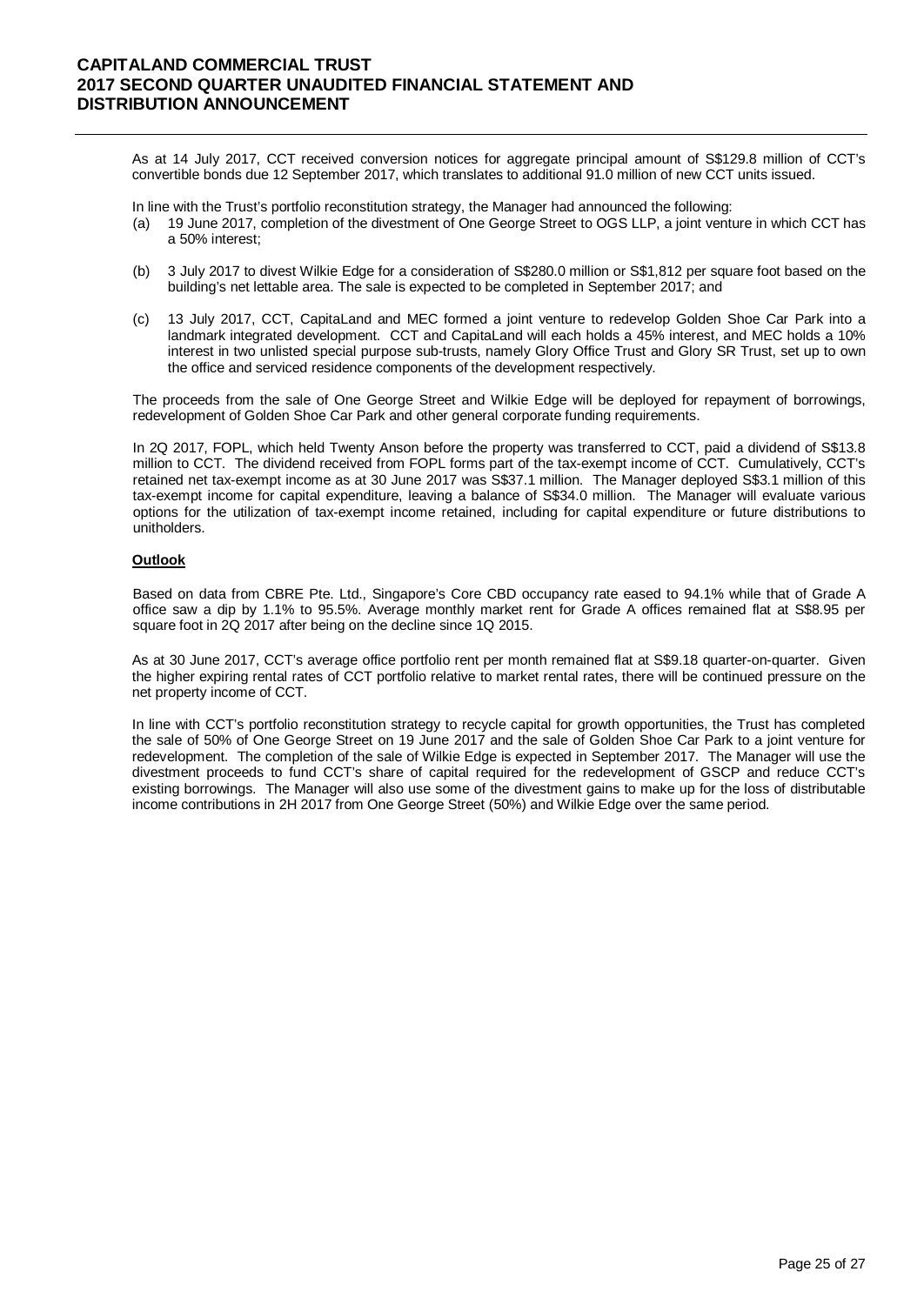#### **11 Distributions**

#### **11(a) Current financial period**

Any distributions declared for the current financial period? Yes.

| Name of distribution                               | Distribution for the period from 1 January 2017 to 30 June 2017                                                                                                                                                                                                                                                                                                                                                                                                                                                                                                                                                                       |
|----------------------------------------------------|---------------------------------------------------------------------------------------------------------------------------------------------------------------------------------------------------------------------------------------------------------------------------------------------------------------------------------------------------------------------------------------------------------------------------------------------------------------------------------------------------------------------------------------------------------------------------------------------------------------------------------------|
| Distribution type                                  | Taxable income                                                                                                                                                                                                                                                                                                                                                                                                                                                                                                                                                                                                                        |
| <b>Adjusted Estimated</b><br>Distribution rate (1) | Taxable income distribution: 4.59 cents per unit                                                                                                                                                                                                                                                                                                                                                                                                                                                                                                                                                                                      |
| Par value of units                                 | Not meaningful                                                                                                                                                                                                                                                                                                                                                                                                                                                                                                                                                                                                                        |
| Tax rate                                           | Taxable income distribution<br>Qualifying investors and individuals (other than those who hold their units through a<br>partnership) will generally receive pre-tax distributions. These distributions are<br>exempt from tax in the hands of individuals unless such distributions are derived<br>through a Singapore partnership or from the carrying on of a trade, business or<br>profession.<br>Qualifying foreign non-individual investors will receive their distributions after<br>deduction of tax at the rate of 10%.<br>All other investors will receive their distributions after deduction of tax at the rate of<br>17%. |
| Books closure date:                                | 27 July 2017                                                                                                                                                                                                                                                                                                                                                                                                                                                                                                                                                                                                                          |
| Date payable                                       | 25 August 2017                                                                                                                                                                                                                                                                                                                                                                                                                                                                                                                                                                                                                        |

Note:

(1) The adjusted estimated Distribution Rate was computed based on the number of units issued as at 14 July 2017. The actual quantum of DPU will be announced on books closure date on Thursday, 27 July 2017 when the total amount of CB 2017 received before books closure date are tabulated to determine the final number of CCT units that are entitled to CCT's 1H 2017 distributable income.

#### **11(b) Corresponding period of the preceding financial period**

Any distributions declared for the corresponding period of the preceding financial period? Yes

| Name of distribution | Distribution for the period from 1 January 2016 to 30 June 2016                                                                                                                                                                                                                                                                                                                                                                                                                                                                                                                                                                           |
|----------------------|-------------------------------------------------------------------------------------------------------------------------------------------------------------------------------------------------------------------------------------------------------------------------------------------------------------------------------------------------------------------------------------------------------------------------------------------------------------------------------------------------------------------------------------------------------------------------------------------------------------------------------------------|
| Distribution type    | Taxable income                                                                                                                                                                                                                                                                                                                                                                                                                                                                                                                                                                                                                            |
| Distribution rate    | Taxable income distribution: 4.39 cents per unit                                                                                                                                                                                                                                                                                                                                                                                                                                                                                                                                                                                          |
| Par value of units   | Not meaningful                                                                                                                                                                                                                                                                                                                                                                                                                                                                                                                                                                                                                            |
| Tax rate             | Taxable income distribution<br>Qualifying investors and individuals (other than those who hold their units<br>through a partnership) will generally receive pre-tax distributions. These<br>distributions are exempt from tax in the hands of individuals unless such<br>distributions are derived through a Singapore partnership or from the<br>carrying on of a trade, business or profession.<br>Qualifying foreign non-individual investors will receive their distributions<br>after deduction of tax at the rate of 10%.<br>All other investors will receive their distributions after deduction of tax at<br>the rate of $17\%$ . |
| Books closure date:  | 28 July 2016                                                                                                                                                                                                                                                                                                                                                                                                                                                                                                                                                                                                                              |
| Date payable:        | 25 August 2016                                                                                                                                                                                                                                                                                                                                                                                                                                                                                                                                                                                                                            |